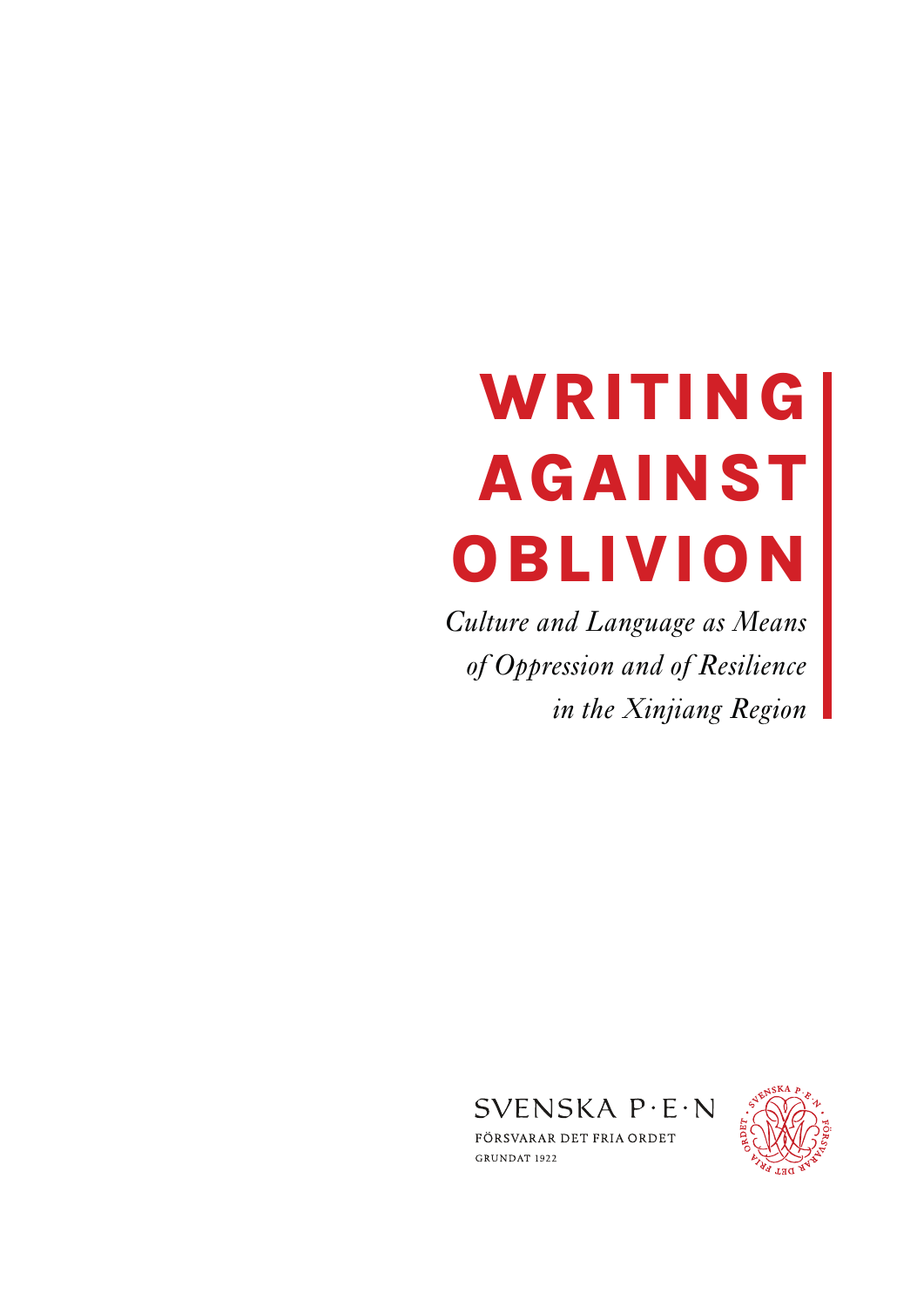#### REPORT AUTHOR: Elin Alfredsson Malmros

LAYOUT: Kajsa Bergström Feiff

Published by Swedish PEN December 2020

Svenska PEN Barnhusgatan 4, Stockholm 111 23 Sweden

info@svenskapen.se

Swedish PEN, founded in 1922, is a politically free non-governmental organisation of writers, journalists, librarians, publishers, and other literary workers, and constitutes one of the 140 PEN Centres in the global network PEN International.

Swedish PEN's commitment is to defend the freedom of expression. Our task is based on the premise that the written word should know no borders, neither political, nor national, nor religious. The members of PEN support PEN's charter, which highlights our responsibility to combat lies, racism, and hatred between ethnic groups and social classes.

PEN supports imprisoned or persecuted writers, and to throw light on their situation we contact decision makers and engage in public campaigns. In debates, lectures, programmes, and teacher training we spread knowledge and engagement in support of the freedom of speech. Via our international online magazine, *PEN/Opp*, texts that have been censored in many countries still reach readers all over the world.

SVENSKA P·E·N

FÖRSVARAR DET FRIA ORDET GRUNDAT 1922

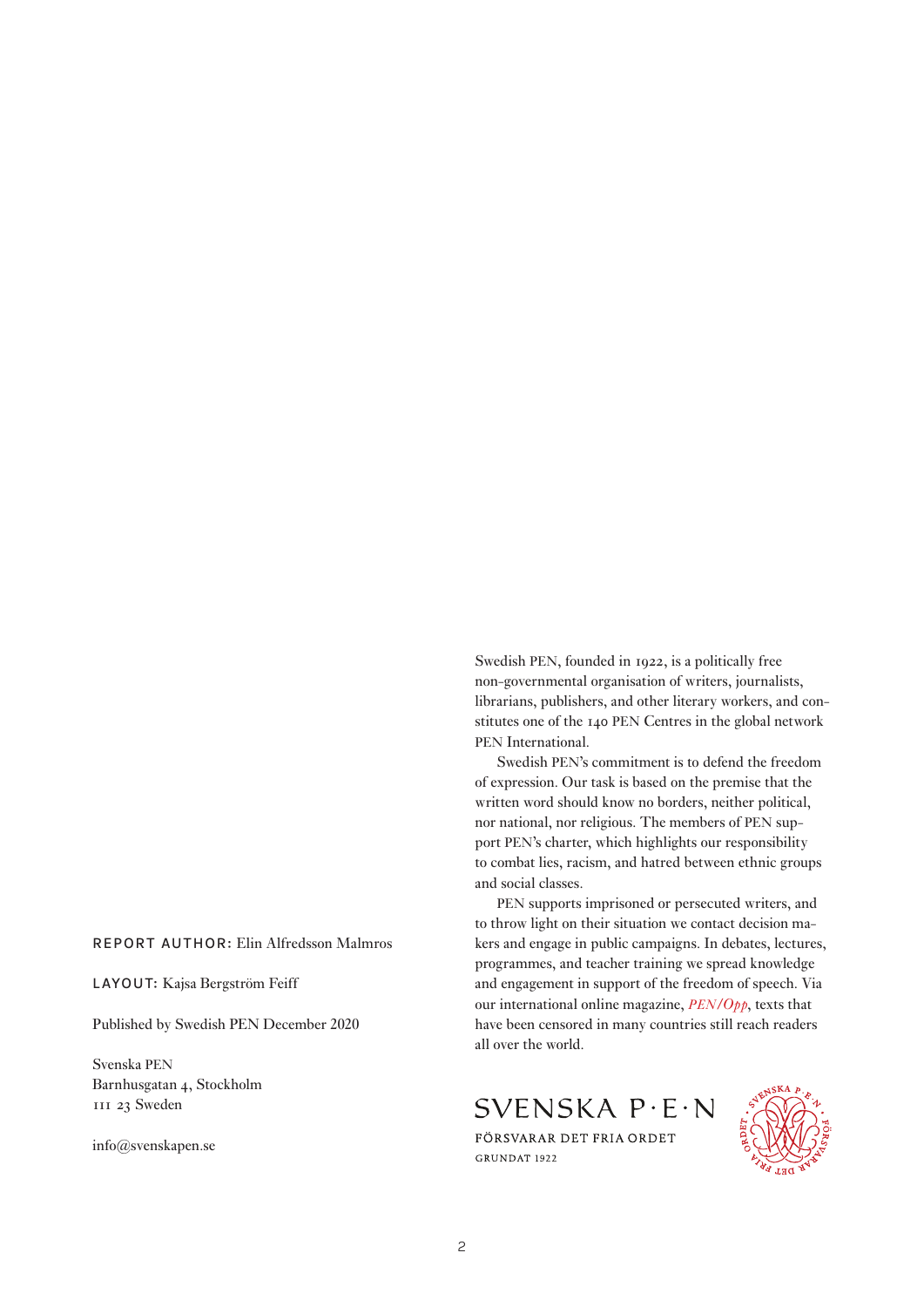#### INTRODUCTION

- 4. OUTLINE AND METHODOLOGY
- 5. PRESENTATION OF WRITERS
- 6. THE XINJIANG REGION

#### SECTION I.

#### Towards a sinification of religion and culture throughout Xinjiang

- 8. BANNING RELIGIOUS FAITH AND PRACTICE
- 9. FROM RELATIVE PLURALISM TO STRICT ASSIMILATIONIST POLICIES
- 9. CULTURAL ASSIMILATION DURING THE MAO ERA
- 10. TOWARDS RELATIVE AUTONOMY
- 11. BACKLASH 1990S

#### SECTION II.

#### Cultural genocide and the assault on the Uyghur language under Xi Jinping

- 13. REINTRODUCING THE MONOCULTURAL MODEL
- 14. INDOCTRINATION OF MUSLIM MINORITIES
- 15. UYGHUR INTELLIGENTSIA AS THE MAIN TARGET
- 16. THE ASSAULT ON THE UYGHUR LANGUAGE
- 18. WRITING AGAINST OBLIVION
- 20. CONCLUSION
- 21. ACKNOWLEDGEMENTS
- 22. ENDNOTES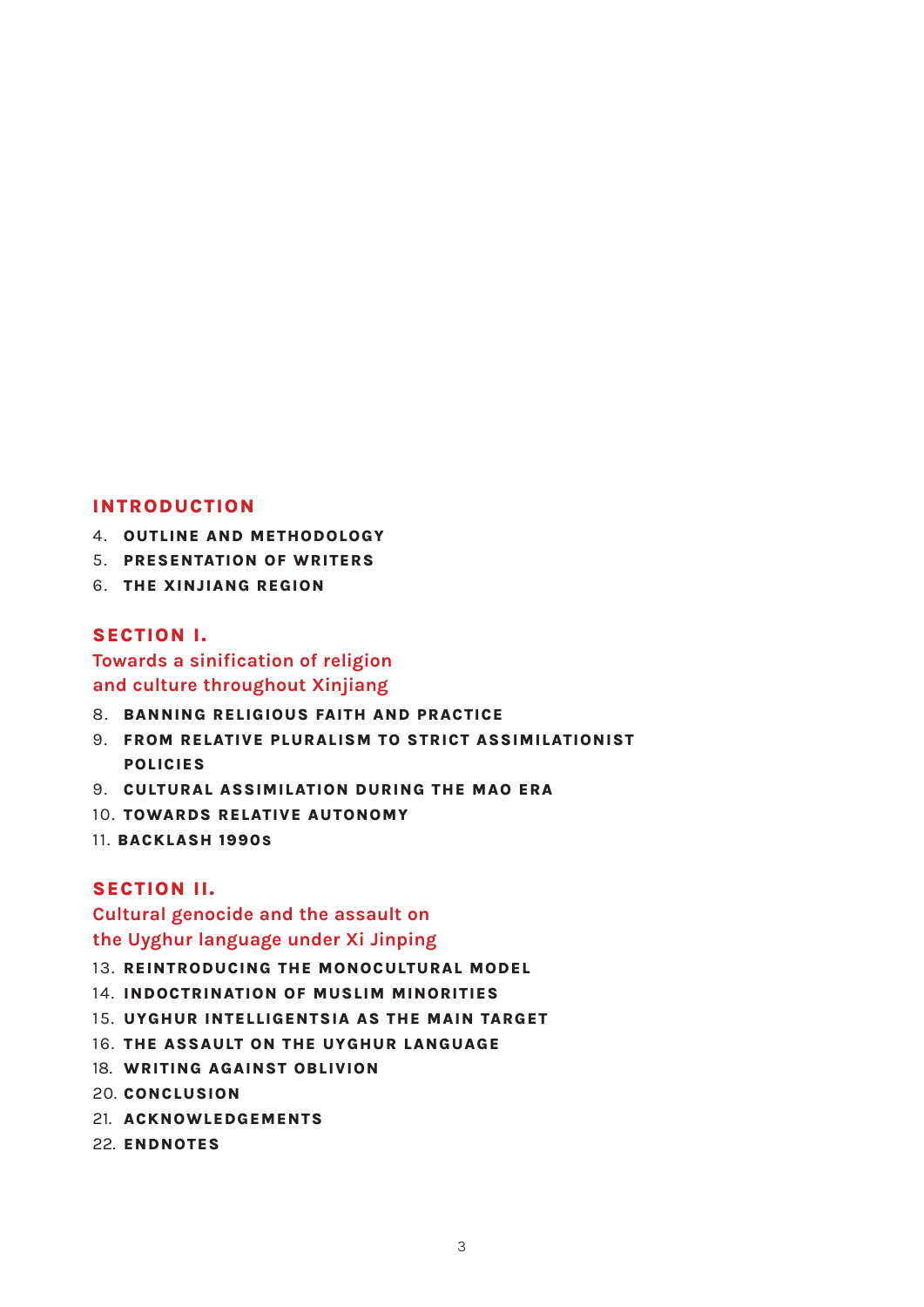# INTRODUCTION

Starting in 2017, a growing number of articles and reports concerned with the oppression in the far-west region of Xinjiang began to spread, raising international awareness of the alarming persecution of Uyghurs and other Muslim minorities in the region. Leaked documents have repeatedly confirmed the oppressive nature of Xi Jinping's leadership, manifested in the widespread eradication of Muslim culture and identity throughout Xinjiang. Repeatedly stressing the importance of a unified Chinese nation under the pretext of countering religious and ethnic separatism, we have learned how China's government under Xi Jinping seeks to erase ethnocultural differences, allegedly threatening the Chinese neo-nationalist project. Through an increased spread of information and knowledge on this issue, we can now say with absolute certainty that the Beijing government is resorting to show trials, and arbitrary detention to silence China's Muslim population.

However, despite the extensive amount of reports from civil society organizations, academic articles, and news stories, all pointing out a severe systematic persecution of Xinjiang's Muslim minorities, decisive action on the part of the international community is still awaited.

For a long time, the Uyghur community has called for international attention, asking for recognition and for their voices to be heard, urging us to listen to their stories. As international attention is gradually drawn to the issue, and awareness is slowly spreading, we must start calling for action. Having the facts on the table, including innumerable testimonies given by witnesses and stories shared by thousands of Uyghurs, Kazakhs, and other Muslim minorities, Swedish PEN is of the firm opinion that the international community is enlightened enough to agree on joint and decisive action.

In this report, Swedish PEN voices some of those who have taken it upon themselves to act by speaking for the innumerable victims who have fallen prey to China's systematic oppression. Five diasporic writers and poets are featured in this PEN report, all living in exile due to the Chinese government's particular targeting of the Uyghur cultural and intellectual elite. Deeply concerned about the situation in their homeland, and painfully aware of the worsening conditions for Uyghur writers, poets, and other cultural figures, the voices raised in this report are cracked yet powerful, they express pain and suffering as well as resilience and strength, echoing a determination that the Uyghur identity will not be erased.

For a long time, the Uyghur community has called for our attention. Now it is time we use our raised awareness and increased knowledge to join them in their call for action. For the Uyghur cultural and linguistic heritage not to cease in oblivion, and most essentially, for the Uyghur community not to be eradicated, Swedish PEN is not confining itself to your attention. Rather, we urge you to read this text as a call for long-awaited and vital action.

#### OUTLINE AND METHODOLOGY

Swedish PEN's report *Writing Against Oblivion* brings together a wide range of primary and secondary sources to provide a comprehensive image of the severe human rights violations in the Xinjiang region. Emphasis is primarily put on patterns of violations of the freedom of expression concerning writers, poets, and other cultural figures. The report draws partly from interviews – all conducted between June and August 2020 by the author of the report Elin Alfredsson Malmros – with writers and poets from the Xinjiang region, now living in exile in Australia, the United States, Sweden, and Norway respectively. Additionally, an extensive array of secondary material has been reviewed, including reports from civil society organizations, news coverage, and other materials of interest.

The first section, "Towards a Sinification of Religion and Culture throughout Xinjiang," outlines the cultural and linguistic policies implemented by the Communist party since the Mao era until the 1990s, discussing how, since the early years of the Communist Party, Muslim minorities have been facing the threat of strict cultural assimilation, manifested in limited cultural and linguistic autonomy. Section two, "Cultural Genocide and the Assault on the Uyghur Language under Xi Jinping," draws attention to the increasingly exacerbated situation under the leadership of Xi Jinping. With emphasis on the circumscribed freedom for Uyghur writers, poets, and other cultural figures, this section discusses the individual experiences as well as societal consequences of a threatened ethnic, cultural, and linguistic collective identity.

This report was drafted and researched by Elin Alfredsson Malmros, political scientist, freelance writer, and a member of the Swedish Writers in Prison Committee. Swedish PEN takes responsibility for this report and any errors are our own.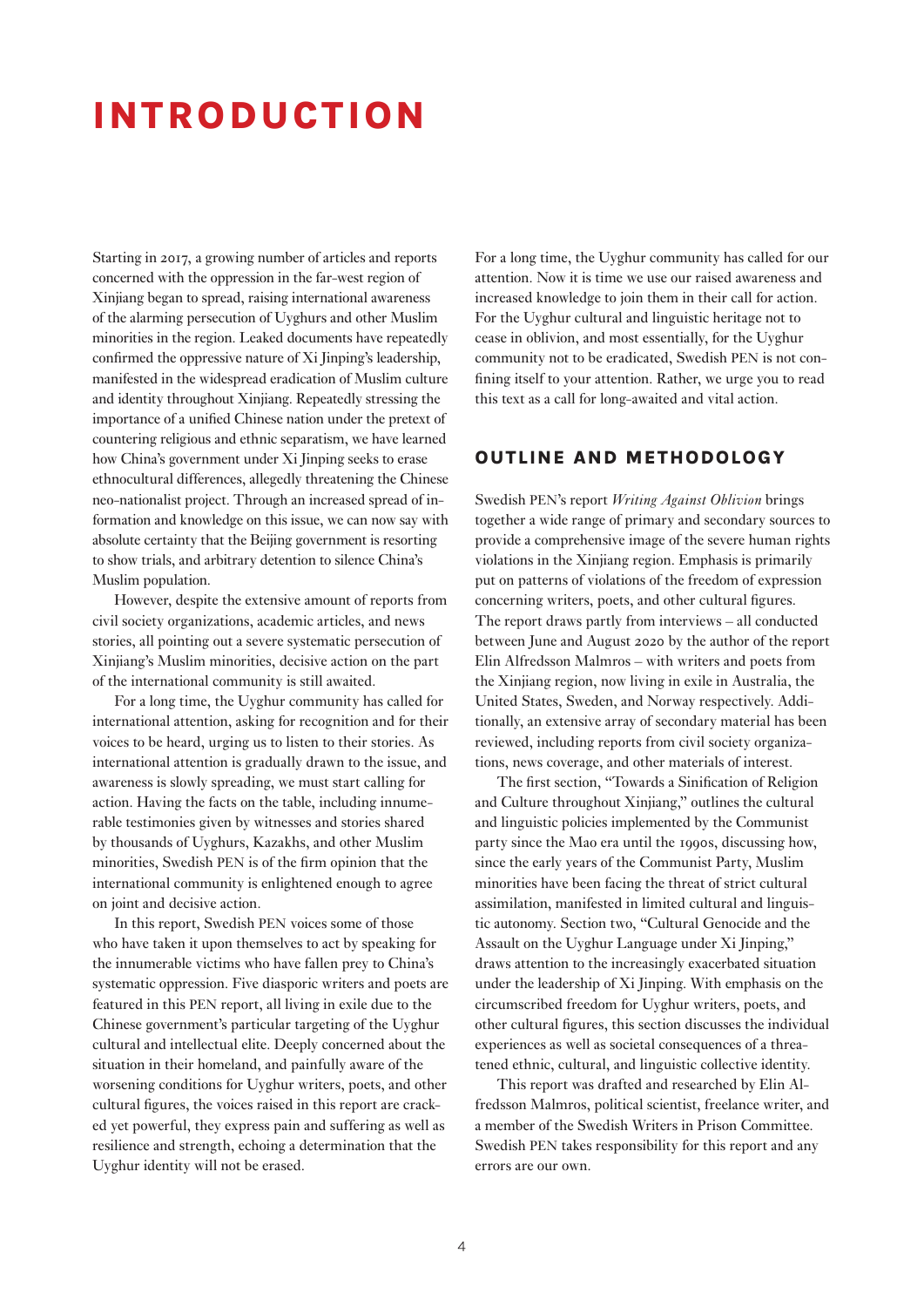#### PRESENTATION OF WRITERS



#### *Tahir Hamut*

The poet Tahir Hamut was born in 1969 in a small town near Kashgar in the Xinjiang region. Starting his poetic work in the 1980s with his first poem published in 1986, he is now considered one of the foremost modernist poets in the Uyghur language. After his bachelor's degree in Uyghur language and literature in Beijing in 1992, Hamut attempted to study abroad but was arrested and sent to a forced labour camp on charges of attempting to divulge state secrets and working against the Communist Party. Released in 1999, and after having published a collection of poetry, he was in 2016 again subjected to harassment by Chinese authorities. The year after, together with his family, Hamut left Xinjiang for the US where he now lives in exile, continuing his poetic work.



#### *Mutallip Saydulla*

Poet and translator Mutallip Saydulla was born in 1972 in the village of Laysu in Ke-

rye County, Xinjiang. In 1993, he graduated from Xinjiang Petroleum College with a degree in petroleum engineering and worked as a professional technician and assistant engineer in the Karamay Petroleum Administration. Back in college in 1994 he began his literary career and has since then published more than 300 poems in Uyghur literary magazines such as *Tengri Mountain Magazine*, *Tarim Magazine*, and *Turfan Magazine*. Currently living in exile in Oslo, in 2019 Saydulla published a poetry collection, *Thus Spoke the Sea*, and recently, his latest collection of poems, *Two Eyes Two Faces*, was published in the Uyghur and Turkic languages.



#### *Fatimah Abdulghafur*

Poet and writer Fatimah Abdulghafur was born in 1980 in Kashgar in the Xinjiang

region. Having graduated from the Jilin University in Changchun she left China in 2010 for Europe, Canada, and the US, eventually settling in Sydney, Australia where she is currently living with her family. Today a researcher and a PhD candidate in geophysics, her life is devoted to Uyghur literature and poetry. Abdulghafur writes mainly poems and literary prose concerned with the Uyghur collective suffering and the strength and resilience demonstrated by the Uyghur people. She is the author of the poetry collection *The Mystery Land* (Uyghur Edition) and a member of the World Uyghur Writer's Union as well as PEN Sydney.



#### *Abdushukur Muhemmet*

Abdushukur Muhemmet, poet from Kuchar in Western Xinjiang was born in 1967. Passionately interested in literature and poetry, in his early twenties Muhemmet studied to become a teacher in Uyghur literature, poetry, and history and in 1987 he started his own literary career, becoming a well-known poet among Uyghurs in the 1990s. During the chaotic times of the mid-1990s, having worked as a teacher for thirteen years, Muhemmet was eventually subjected to severe control and harassment in his role as a teacher promoting the Uyghur language and culture. Realizing the system was hurtling towards a tipping-point, Muhemmet left Xinjiang with his family in 2001. He has published several poetry collections, including *Strange Face* and *Wandering Thoughts*, an article collection named *My Mother's Memories*, and a biography titled *Struggle Never Dies*. Since 2003 Muhemmet lives in exile with his family in Stockholm.



#### *Abduweli Ayup*

Writer, poet, and linguist specialising in Uyghur language education, Abduweli

Ayup was born in 1973 near Kashgar in the Xinjiang region. Upon graduation from Minzu University where he completed his bachelor studies in literature in 1997, he got his master's degree at Xinjiang University 2001. For nine years he was a professor at Xinjiang Financial and Economic University and was later invited to study at the University of Kansas in Lawrence where he took a master's degree in linguistics. A proponent of linguistic rights and an active promoter of Uyghur language education, he returned to Xinjiang in 2011 after graduation. Ayup opened Uyghur language schools and kindergartens in the city of Ürümchi and Kashgar. Subjected to repeated interrogations and harassment by the Chinese authorities, Ayup was arrested in August 2013, accused of promoting separatist activity. After fifteen months in detention, he fled from China with his family. Since 2019 Ayup lives in Bergen as a writer-in-residence through the ICORN programme.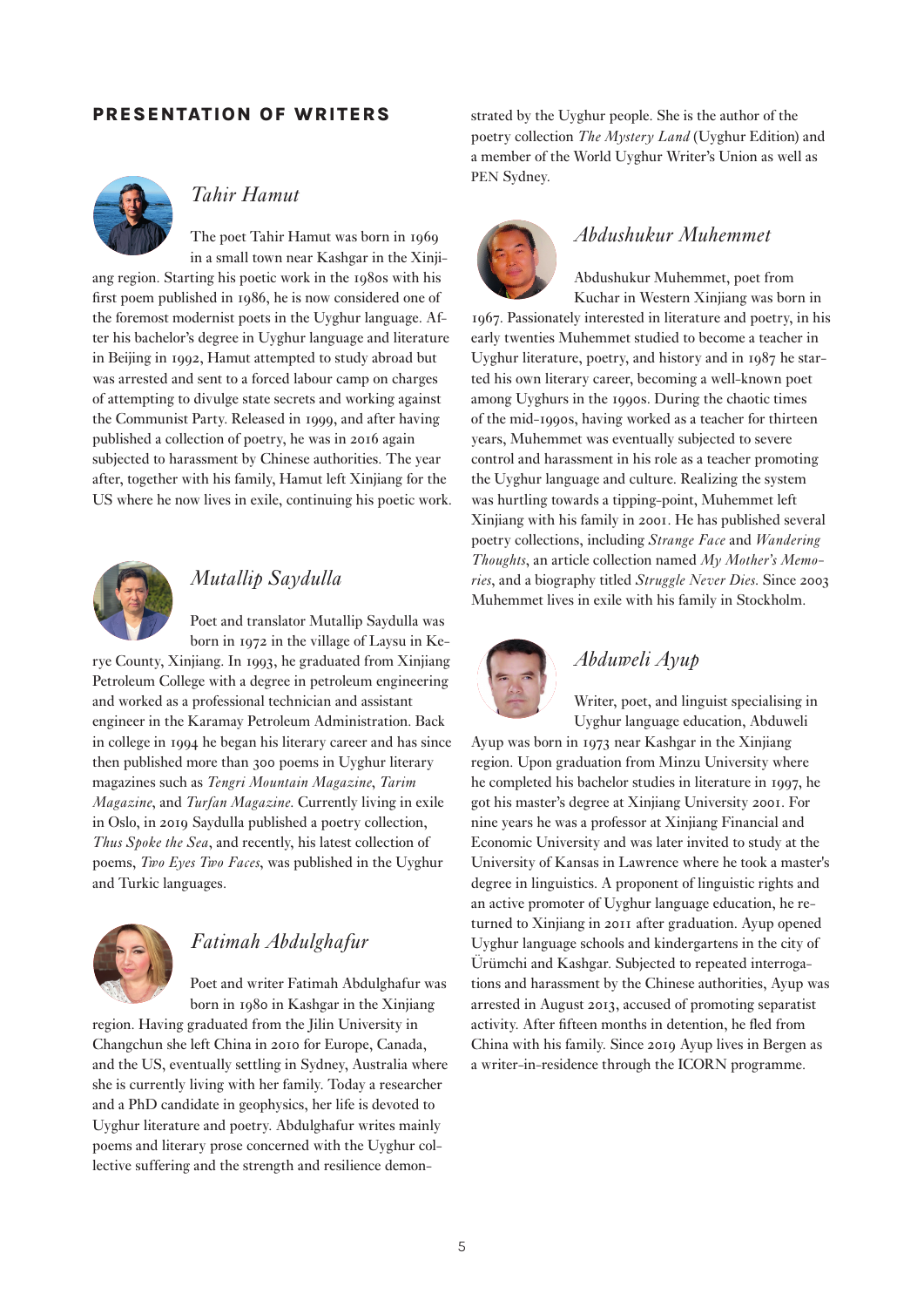#### THE XINJIANG REGION

Xinjiang, officially known as the Xinjiang Uyghur Autonomous Region (XUAR), located in the northwestern corner of the People's Republic of China, is mainly home to indigenous Turkish-speaking Muslims, primarily Uyghurs, but also to Kazakhs and other ethnic minorities. The Chinese name "Xinjiang," meaning "New Frontier" or "New Dominion," was adopted in the late 19<sup>th</sup> Century when the region was incorporated into the new Chinese Empire.<sup>1</sup> In non-Chinese sources however, based on its Turkic geo-political root, the region is referred to as "Uyghuristan" or "East Turkistan," names used to signal resistance against the Chinese perspective and Han socio-economic dominance reflected in the Chinese official name.<sup>2</sup>

#### *Geographic scope*

Located along the Silk Road, connecting the Greco-Roman civilization with Indian-Buddhist culture and Central and East Asian traditions, the Xinjiang region has since early times been marked by a high degree of cultural exchange, embodying a melting pot of cultures and traditions from neighbouring central Asian as well as Turkic populations.<sup>3</sup> Politically ruled by China since the 19<sup>th</sup> Century, Xinjiang is yet more closely linked to the Central Asian world by historical, cultural, ethnic, and religious ties with a strong Muslim identity apparent in the cultural landscape. Due to its favoured geographic location and important resource potential, Xinjiang is of enormous political and economic importance to the Beijing government. The largest province-level division of China, occupying one sixth of the country's landmass and bordering on eight Central Asian countries, the Xinjiang region provides a number of important resources sustaining China's economic growth. Besides being the largest cotton-producing region in the country, having produced 67 percent of the national total in 2016, Xinjiang also holds large deposits of gold, uranium and other minerals.<sup>4</sup> In addition, in 2020 the region is expected to produce 35 million tons of crude oil – a 23 percent increase over 2012 – and deposits the largest reserves of coal and natural gas in the country. Designated one of China's future five "energy bases," turning Xinjiang into a national hub for oil, gas, coal, and other natural resources, is part of Xi Jinping's vision of a "New Silk Road"<sup>5</sup> – the Communist Party's ambitious plan to boost its economic and political reach worldwide through an immense extended network of new train and shipping lines crisscrossing from Asia to Europe and Africa.<sup>6</sup>

#### *History*

Historically incorporated into several empires and states, what is known as Xinjiang today came under Chinese rule in the 19th Century. Renamed "Xinjiang" and established as a province under the Qing Dynasty in 1884, Uyghur culture and stature, that previously dominated the region, went into a steep decline. Gradually weakening in the face of challenges from abroad, in a desperate search for solutions to secure the fraying empire, the Manchu ruling house embraced a more "Chinese" way of ruling, the underlying argument put forward by proponents of provincehood being that a Xinjiang demographically and culturally more like China would be both easier and cheaper to govern.<sup>7</sup> Albeit an incompletely realized one, Chinese provincialization has arguably been an important step in the Sinification agenda that has dominated through to the present in minority areas of China.<sup>8</sup>

During the first half of the 20<sup>th</sup> Century, the first anti-colonial movements were established in the Xinjiang region. After the collapse of the Manchu Empire and the founding of the Republic of China in 1912, East-Turkistan independent states were established twice – first as the Turk Islamic Republic of East Turkistan (TIRET) between 1933 and 1934, and second as the East Turkistan Republic (ETR) between 1944 and 1949. However, the re-emergence of a centralized power enabled China to reassert sovereignty over the region and in 1949 Xinjiang was officially declared a part of Communist China.<sup>9</sup>

 In 1955, the Chinese government announced the formal establishment of the Xinjiang Uyghur Autonomous Region, again making Xinjiang a part of China, although now as a region granted formal autonomy.10 That notwithstanding, 65 years later, in stark contrast to the real political independence that the population of Xinjiang has long been hoping for, decades of repression and coercion under the control of the Communist Party has proven the autonomy to be merely symbolic.<sup>11</sup>

#### *Population*

Besides a Uyghur population of officially 12 million,<sup>12</sup> Xinjiang is also home to smaller populations of Kazakhs, Kyrgys, Oyrat Mongols, Sibes, Chinese Muslims (Huis), and other minority groups. While the Uyghurs still constitute the largest group in the region, with around 46 percent of the total population,<sup>13</sup> the past decades have witnessed a significant demographic shift as a result of a massive inflow of Han immigrants. During the years of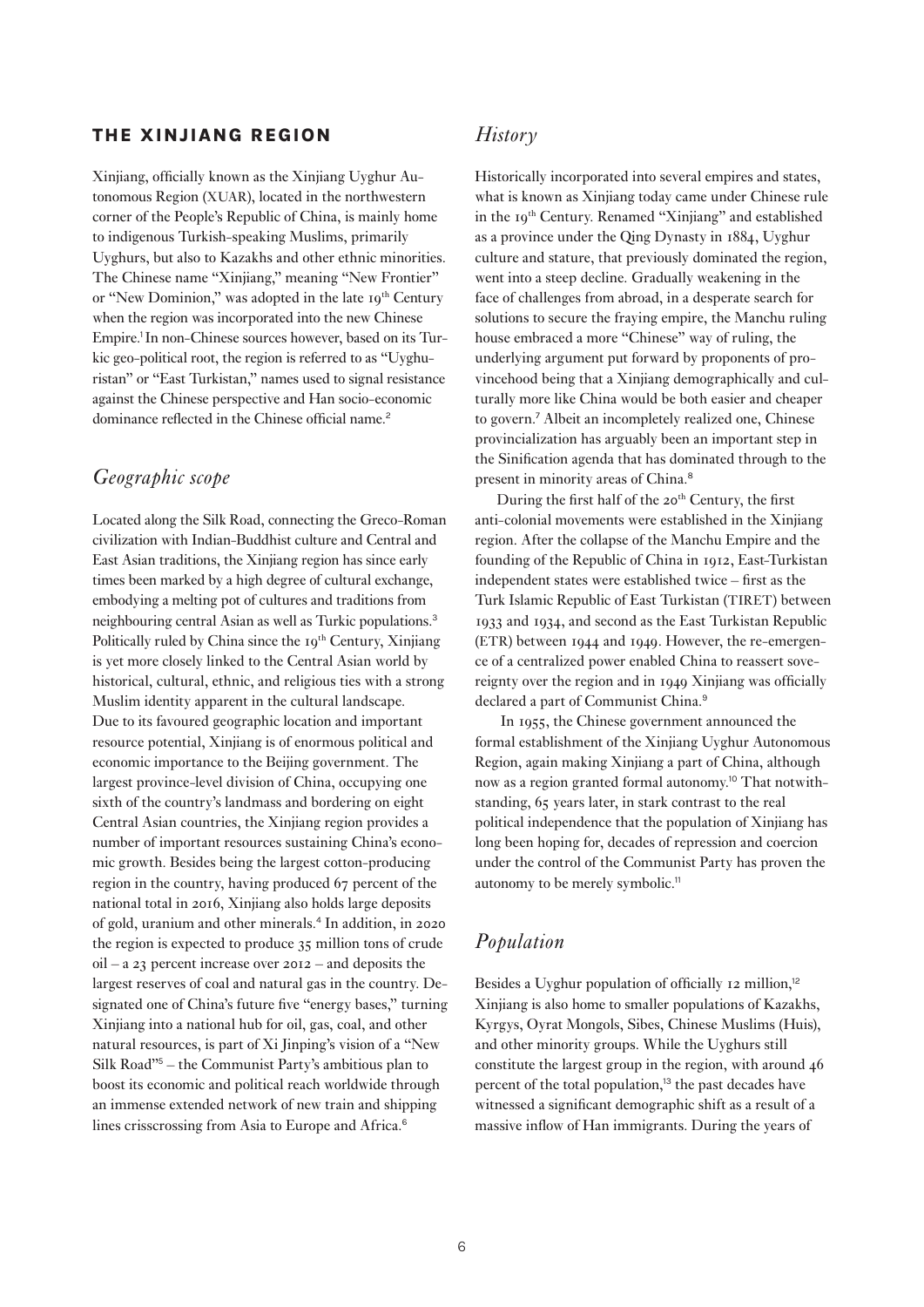the Great Leap Forward and the Cultural Revolution, the Chinese government conducted a forced Han migration into Xinjiang, first by sending demobilized former soldiers from the Civil War to settle down in the region under the flag of the military unit XPCC<sup>14</sup> (commonly known as *Bingtuan*) and later, using economic incentives such as discounts on land prices, by encouraging Han families to do the same.15 Largely destroyed during the Cultural Revolution and eventually abolished in 1975, the XPCC was revitalized in the 1980s in response to challenges from the Soviet Union and ethnic unrest in the region. As Chinese authorities considered Han immigrants vital to secure the region, the following decades witnessed an intensified influx administrated in order to boost the manpower needed to protect the land from foreign exploitation and ethnic tension.<sup>16</sup>

In 1949, the Uyghurs represented about 75 percent of the total population in the Xinjiang region.<sup>17</sup> In stark contrast to this period, during which the Han constituted around 5.5 percent of the region's total population, today their numbers do not fall below 50 percent of the overall population in the most titular Autonomous Region cities.<sup>18</sup> In Ürümchi, the capital of the Xinjiang region, Uyghurs make up about 13 percent of the total population, in contrast to the 75 percent Han.<sup>19</sup> This ever-increasing number of Han Chinese has created a non-ethnic identity, *Xinjiang ren* ("a person of Xinjiang"), and even prompted a debate whether the ethnonym *Uyghur* should be erased from the administrative toponym "Xinjiang Uyghur Autonomous Region," entailing an overall dilution of the individual Uyghur identity.<sup>20</sup>

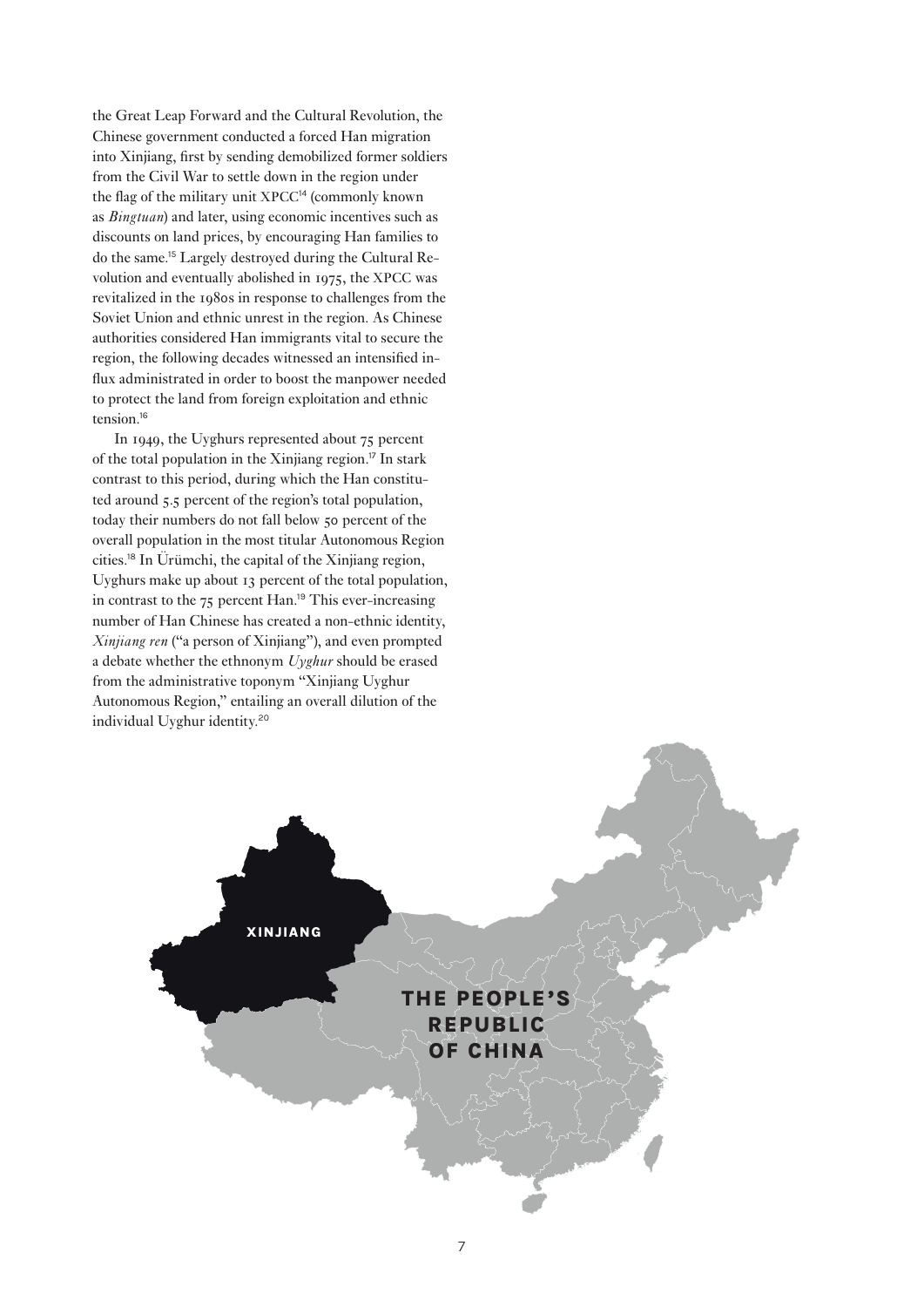# SECTION I.

### Towards a sinification of religion and culture throughout Xinjiang

#### BANNING RELIGIOUS FAITH AND PRACTICE

Home to about 20 million Muslims, China officially guarantees its population the freedom of religion,<sup>21</sup> but unofficially, the Beijing government is forcefully striving to transform Muslims into secular and loyal supporters of the Communist ideology, a campaign argued to be the harshest against faith since the end of the Cultural Revolution.<sup>22</sup>

Muslim minorities subjected to Sinification is not a new phenomenon in China. In the course of the late 1800s, the imperial government of the Qing dynasty sought to transform the Islamic faith into Confucianism through a system of state-funded schools, and forced Han Chinese in-migration to the region of Xinjiang and other Muslim-dominated areas.<sup>23</sup> Discarding Muslim culture and faith in favour of Chinese customs was regarded as an important step in the unification of Muslim inhabitants of the region and Han Chinese into 'a single family,' which in turn was regarded as a prerequisite for the consolidation of the Qing rule.<sup>24</sup>

As this campaign failed, the Communist Party of today seems to do everything necessary to ensure they will accomplish the same goals.<sup>25</sup> After decades of relative openness for people of East Turkestan to practice their religion, starting in the 1980s, Chinese authorities are now imposing harsh restrictions on Islamic customs and practices in Xinjiang, including regulations limiting the role of religion in education as well as banning Islamic dress and customs.26 According to Human Rights Watch, the Chinese restrictions are now so stringent that they have outlawed the practice of Islam throughout the region.<sup>27</sup>

The religious suppression the Uyghurs and other Muslim minorities now face can be traced to 2001 when the Chinese regime launched its own "War on Terror," culminating in 2015 when Xi Jinping initiated the plan to "Sinicize" Islam, saying that all faiths must be subordinate to Chinese culture. In his 2017 speech<sup>28</sup> at the CCP party conference,  $Xi$  Jinping announced that the party must seek to ensure that "religions in China must be Chinese in orientation," and in 2018, a confidential directive entitled "Reinforcing and Improving Islam Work in the New Situation" was issued by the Chinese government, ordering local officials to prevent Islam from interfering with the secular life and warning against the "Arabization" of Chinese culture and rituals.<sup>29</sup>

The restrictions are driven by the idea that the Islamic culture is in conflict with the cultural values of the

majority Han Chinese population and the Party's fear that adherence to Islam could subvert social and political conformity.<sup>30</sup> In the state's view, banning Islamic customs and practices is necessary in order to stamp out religious extremism, separatism, and terrorism,<sup>31</sup> by the Chinese regime referred to as the "Three Evils."

The examples of restrictions on religious freedom in Xinjiang implemented by the Chinese authorities are innumerable. Any sign of religious faith, including wearing a long beard or a veil, can be construed as signs of "extremism."<sup>32</sup> Reports allege that Chinese officials have ordered Uyghur Muslim minority families to hand in religious items, including prayer mats and copies of the Quran to the authorities.<sup>33</sup> The most apparent aspect of the religious crackdown has been the eradication of the Islamic identity from the physical landscape, involving an unprecedented number of demolished Islamic buildings such as mosques built with domes, minarets, and other architectural features characteristic of Central Asia or the Arabic world.<sup>34</sup> Satellite imagery have shown that in 2016 almost 70 percent of the mosques in Kashgar, a city in far western Xinjiang, were destroyed,<sup>35</sup> and a new report by the Australian Strategic Policy Institute estimates that around 8500 mosques have been demolished across Xinjiang since 2017 – more than a third of the number of mosques the government says exist in the region.<sup>36</sup>

By 2017, the Sinification campaign had spread beyond the sphere of religion; Chinese authorities were no longer just targeting everyday religious practice, but all signs of Uyghur descent. As emphasized by the Uyghur poet and translator Mutallip Saydulla, it is no longer sufficient to reject Islam; today Uyghurs are required to fully adopt the Chinese cultural identity while abandoning the Uyghur language, cultural expressions and customs. "Increasingly, the issue of religious extremism appears to serve as a pretext for attacking the entire Uyghur cultural identity," he tells Swedish PEN. 37

"*This is not about religion. They tell us what to eat, what to wear, what to read, and what to think*"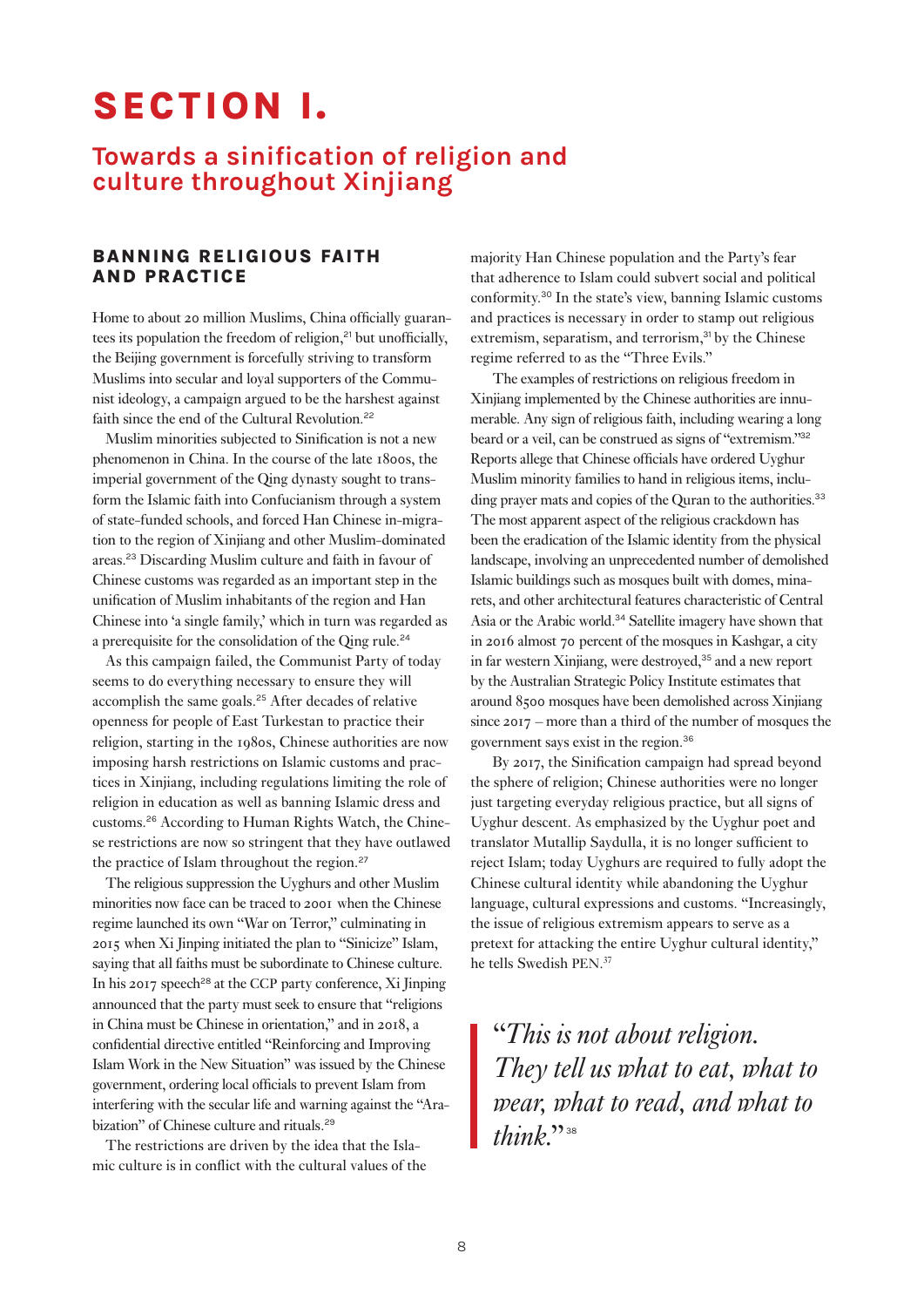#### FROM RELATIVE CULTURAL PLURALISM TO STRICT ASSIMILATION POLICIES

The Communist Party's ambitions to promote cultural Sinification represents a distinct shift from a long-standing official policy of relative cultural and linguistic pluralism, to a strict advocacy of overt assimilationist policies. Before they took power in China, the Communist Party condemned the Chinese empires of the past as unjust, unequal, and oppressive while recognizing minorities as oppressed nations in need of national liberation.39 In contrast to the ruling Kuomintang (the Nationalists), who in part advocated a unified Chinese citizenship, the Communist Party promised justice for the national minorities, including the constitutional right to full separation and political independence from China.<sup>40</sup> That the Party accepted this possibility is evident in the 1931 Communist state constitution, which proclaimed:

"… *the right of selfdetermination of the national minorities in China, their right to complete separation from China, and to the formation of an independent state for each minority nationality.*"

Under the flag of Marxism and egalitarianism, the Communist Party insisted that all disagreements among minority groups were a matter of class struggle, maintaining that there is a harmony of interest among the proletariat regardless of group affiliation.<sup>42</sup> Hence, early policies were founded on the heady principles of equality for and unity of all officially recognized ethnic groups, which was further endorsed by the Common Programme of the Chinese People's Political Consultative Conference 1949; besides promoting a degree of local autonomy in areas with concentrations of minority groups, article 53 stipulates that national minorities should have "the right to develop or reform their cultures and oppose 'nationalism' and 'chauvinism'"<sup>43</sup> as well as the "freedom to develop their dialects and languages, and to preserve or reform their traditions, customs, and religious beliefs."<sup>44</sup> In the end however, the Communist Party would not fulfil such promises.

#### CULTURAL ASSIMILATION DURING THE MAO ERA

During the years of the disastrous Great Leap Forward, the Cultural Revolution of the late 1950s, and throughout to the early 1970s, cultural pluralism and linguistic egalitarianism were jettisoned in favour of a monocultural model aimed at assimilating Muslim minorities to the dominant Han Chinese culture.<sup>45</sup> In order to deepen the minority nationalities' sense of identification with the Communist ideology, this period was characterized by repeated attempts to reduce hundreds of ethnic histories, identities, and languages into one simple overarching Chinese category.<sup>46</sup> The anti-imperialist approach was abandoned and the former policy of liberating the people once seen as conquered nations was discarded, giving way to a system of ethnic administration.47 Even though formally maintaining the concept of nationality (*minzu*), this period marks a change of view among the Chinese Communists, who no longer regarded the Uyghur culture as a coherent, independent whole, but rather, just like the Kuomintang before them, as a small branch (*zongzu*) of the majority Han culture.<sup>48</sup>

There is much documentation of the extreme, assimilatory cultural policies pursued by the Chinese government during the period of the Cultural Revolution. In all-out attacks on vestiges of traditional cultural expressions, Xinjiang among other minority areas was made a major subject of circumscribed cultural freedom.<sup>49</sup> During the chaos of this time, hundreds of thousands of books and old manuscripts were removed from libraries and private homes throughout the region.<sup>50</sup> Also, many special-treatment measures towards minority nationalities were abolished and academic institutions involved in research into minority cultures or in training minority cadres were closed down.51 Nationwide, linguistic diversity was decreased, manifested in the shift from Arabic- to Latin-based scripts but also in the closing down of almost all minority 'nationality' schools in the Xinjiang region, forcing minority children to attend Han Chinese schools and to reject their mother tongue. For over a decade, minority languages, including Uyghur, were not taught at all.<sup>52</sup>

An intellectual during the Cultural Revolution, the father of the Uyghur poet and linguist Abduweli Ayup was a victim of the atrocities committed during this period. Considered a "stinking old nine intellectual,"<sup>53</sup> he and his friends were sent to one of the rural labour camps, where they were meant to rewire their "pro-bourgeois-thinking" and learn from farmers how to cultivate the land. Ayup describes the time in the labour camp as a long stretch of imprisonment: during the days, his father recounts, they had to work hard in the fields, and in the evenings, they were subjected to political sessions where they were forced to study the communist ideology.54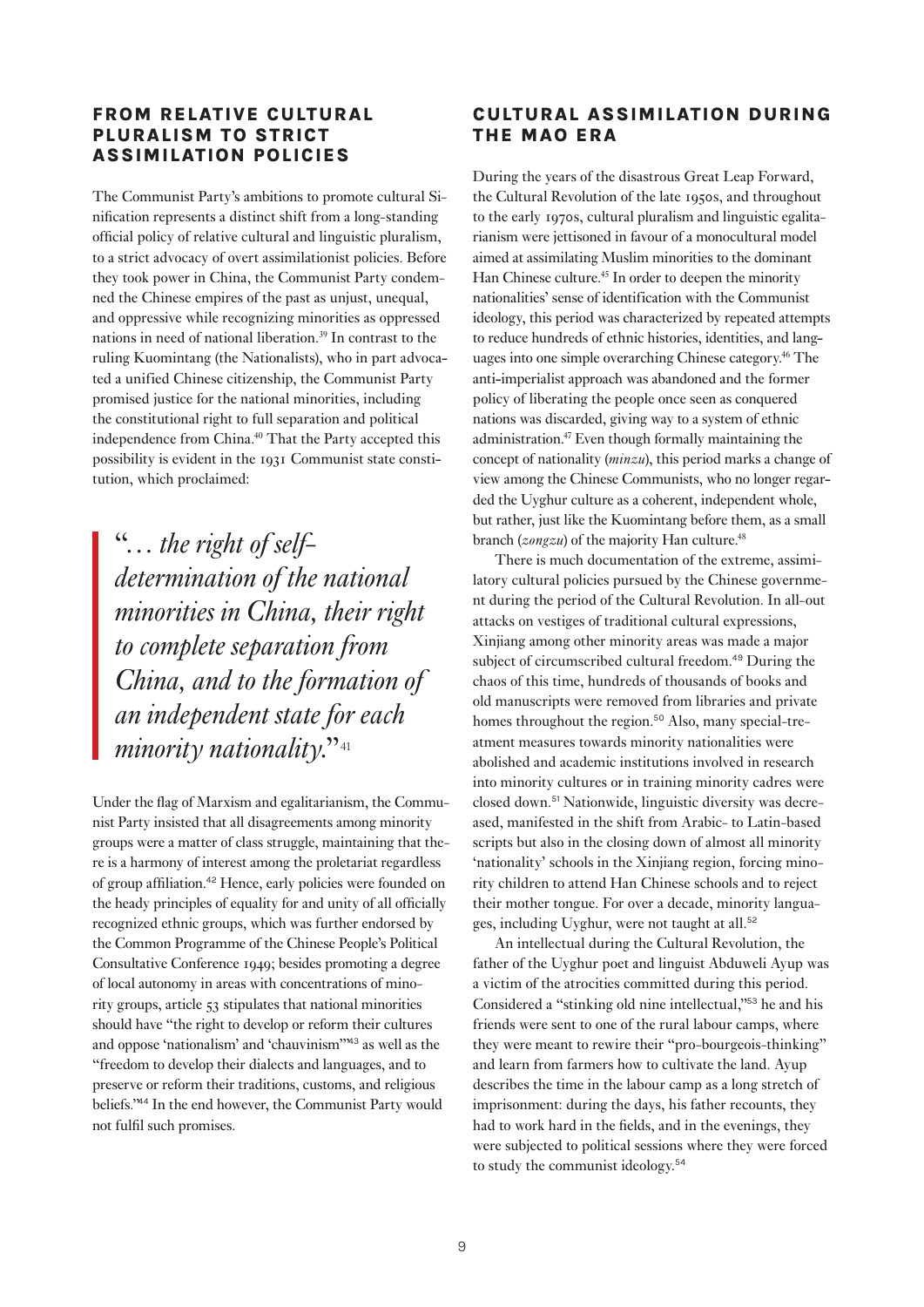Noting the revival of the political and social techniques of the Mao era in Xinjiang today, including spectacles of revolutionary fervour involving coercive re-education and self-criticism, many fear that Xi Jinping is trying to turn back time and relive the dreadful period of the Cultural Revolution.<sup>55</sup> According to Tahir Hamut, Uyghur poet and film director, the similarities between the two periods and their associated techniques of oppression are evident, not least with regard to the feeding of political and cultural polarization: "Just like during the 1960s and 1970s, parts of the population are being set against other parts of the population, encouraged to hate and punish each other," Hamut tells Swedish PEN. 56

"*You are asked to draw a line between yourself and other people around you. If someone is considered politically problematic, you will be forced to distance yourself from this person, often a loved one or somebody close to you. In many cases, children are even encouraged to denounce their parents.*"<sup>57</sup>

At the same time, as Hamut underlines, the oppression of today is significantly different from that of the Cultural Revolution. Like other comparable Maoist campaigns before it, the Cultural Revolution was something that was carried out throughout China, exposing a relatively wide range of people with different backgrounds: "What is happening now is not targeting everybody but first and primarily Uyghurs and other peoples with the same religious belief, which is to say other Muslims. In other words, in contrast to the Cultural Revolution, it is evident that the ongoing systematic repression is first and foremost targeting ethnicity." What is more, Hamut tells Swedish PEN, in terms of magnitude, "during the Cultural Revolution we did not see this sheer number of people being incarcerated. Now people are being locked up *en masse*."<sup>58</sup>

## *"The specific targeting of ethnic minorities makes this a case of genocide."*<sup>59</sup>

Ayup, sentenced to a Xinjiang labour camp in 2013, underlines how new technology and advanced methods have radically changed and exacerbated the oppressive nature of the Communist Party since the Cultural Revolution: "As we were surveilled all day and night, constantly surrounded by cameras and prohibited to speak Uyghur, I could not talk to the other inmates and certainly not read or write poetry. As a detainee during the Cultural Revolution, after the political sessions late at night, my father would secretly write poems and then recite them for his fellow inmates. He was freer in the sense that he could communicate with others, and perhaps more importantly, use pen and paper to speak his heart out."<sup>60</sup>

Taken together, in contrast to the post-revolutionary official storyline of the Communist Party, which suggests that the years of the Great Leap Forward and the Cultural Revolution 'saved' the minorities from 'extinction' under the Nationalists, "imposing the Chinese culture as a gesture of benevolence that cannot be rejected,"<sup>61</sup> innumerable witnesses offer evidence that this period was marked by nothing but cultural experiments manifested in policies of repression and coercion. Although sharing some of the oppressive features of this dreadful period, we can conclude that the situation of today is significantly different – both in terms of manner and magnitude.

#### TOWARDS RELATIVE CULTURAL AUTONOMY

The tumult of the Cultural Revolution was followed by a period of relative relaxation, manifested in cultural and political liberalization in the 1980s, with central and local governments strengthening local autonomy in language and culture policy. In 1984, important laws were enacted, including the *Law on Regional Autonomy* encouraging literature, the arts, the news media, publishing, broadcasting, film, and television "in nationality form and with the characteristics of the relevant minority."62 Moreover, the new legislation supported the publication of nationality books and the preservation of a nationality historical and cultural heritage; with the introduction of these new conciliatory policies that recognized the importance of cultural and religious freedom, a number of philological, literary, and textual works important to Uyghur culture were reprinted or published for the first time, including two important Uyghur literary anthologies: *Specimens from Classical*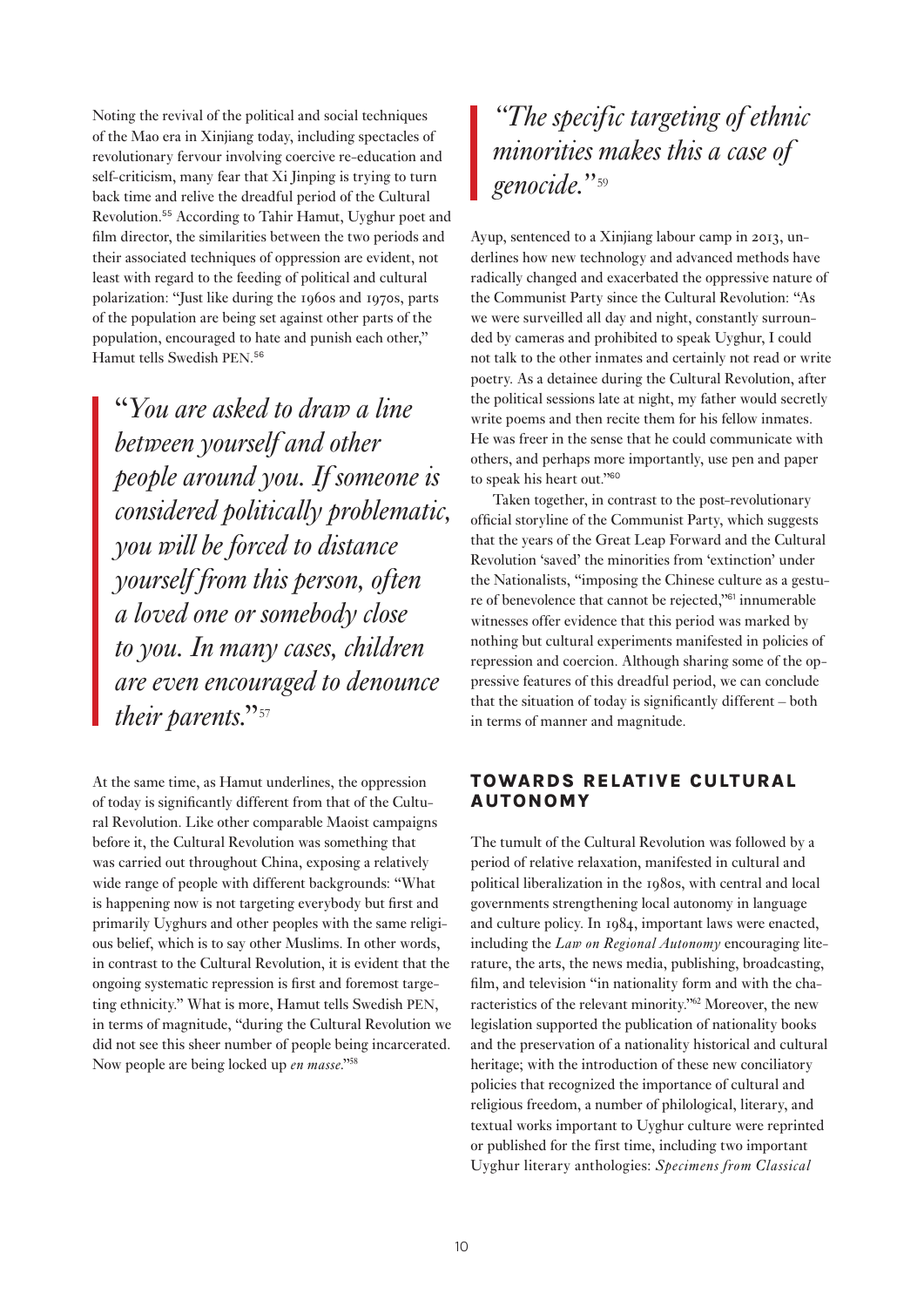*Uyghur Literature* and *A Collection of Ancient Uyghur Written Remains,* which together constitute the earliest sources of information on Uyghur cultural heritage.<sup>63</sup>

*"The end of the Cultural Revolution and the subsequent relaxation unleashed a great deal of energy and a sense of freedom among people who for ten years or even longer had not been able to express themselves."*<sup>64</sup>

Besides the reprinting of previous literary work, the period after the Cultural Revolution also marked a revival of the contemporary Uyghur literature scene: edited volumes of various literary genres became available and Uyghur literary journals containing poems, short stories, and editorials, began to appear, making minority voices heard in the literature for the first time in many years.<sup>65</sup> Recognized as the foremost poet of his generation and one of the leading lights of the Uyghur New Poetry Movement (gungga) emerging in the 1980s, Ahmatjan Osman was an important figure in the new awakening era of Uyghur poetry. After years of repression and isolation, the new movement was shaped by different international strands of influences, including modernist literary trends such as symbolism and surrealism.<sup>66</sup> For Swedish PEN, Uyghur writer and poet Fatimah Abdulghafur, still drawing inspiration from Ahmatjan Osman in her literary work, mentions how he brought back hope, not only to the Uyghur literary scene, but to the Uyghur society at large: "He completely reshaped the Uyghur writing of this time, unleashing a sense of freedom in Uyghur literacy circles that still inspires Uyghur writers and poets to this day. I would say this movement gave us all a string of hope for a moment."<sup>67</sup>

# "*The 1980s was a period of flourishing Uyghur literature and poetry."*<sup>68</sup>

However, as emphasized by Ayup, reality did not always reflect policy. Although this period was marked by a relative forward-movement, officially heralding efforts to provide stimulus for minority cultural expression, Chinese covert cultural policies became increasingly reactive during this period and thus the notion of liberalization should be treated with some caution.<sup>69</sup> Correspondingly, as linguist Arienne M. Dwyer points out, "the 1980s Xinjiang was still Chinese-dominated and by no means represented an equal division of cultural and linguistic resources."<sup>70</sup> While officially promoting pluralism, the Chinese government was simultaneously implementing unofficial reactive cultural policies focused on diluting minority culture.<sup>71</sup> Language policies, including the expansion of Chinese language domains at the expense of minority languages, constituted an important part of these covert policy shifts during the 1980s: "Indeed there was some liberation, but minorities' linguistic rights, as well as the freedom for minority writers and poets, have always been under severe threat, even under the relative relaxations of the 1080s." Ayup tells Swedish PEN. 72

This period of relative freedom was to last about fifteen years. Thereafter, the Chinese government would launch an overt crackdown on minority culture, shifting towards a monocultural model that has lasted through to the present: while Chinese language instruction was expanded, minority-language instruction was curtailed, and minority and Chinese schools were consolidated.<sup>73</sup> For most Uyghurs, these overt policy shifts, including the elimination of Uyghur-language instruction in schools, was perceived as an all-out attack on Uyghur identity, eroding the already deficient acceptance of the Chinese rule, and exacerbating tension and ethnic unrest in the Xinjiang region.<sup>74</sup>

#### BACKLASH 1990S

Attributing isolated events of unrest and violence to the cultural accommodation implemented a decade earlier, in the mid-1990s, the Chinese government initiated a cultural crackdown that has lasted until this day.<sup>75</sup> After the outbreak of violent episodes including the Baren Township Uprising in 1990,<sup>76</sup> the argument arose among China's top decision makers and influential scholars that the ethnic differentiation heretofore supported was undermining national unity. Official recognition of ethnic and cultural differences was considered the source of ethnic tensions in the country, and therefore, relaxed restrictions on religious and cultural freedom were by the Chinese state henceforth deemed dangerous, and were argued to encourage separatist activity and violent extremism.77

The turning point really came in 1996-1997, following the launch of the national campaign "Strike Hard" (specifically intended to include the targeting of religious activity), when an exhaustive list of strict directives aimed at tightening the control of the Xinjiang region were issued.78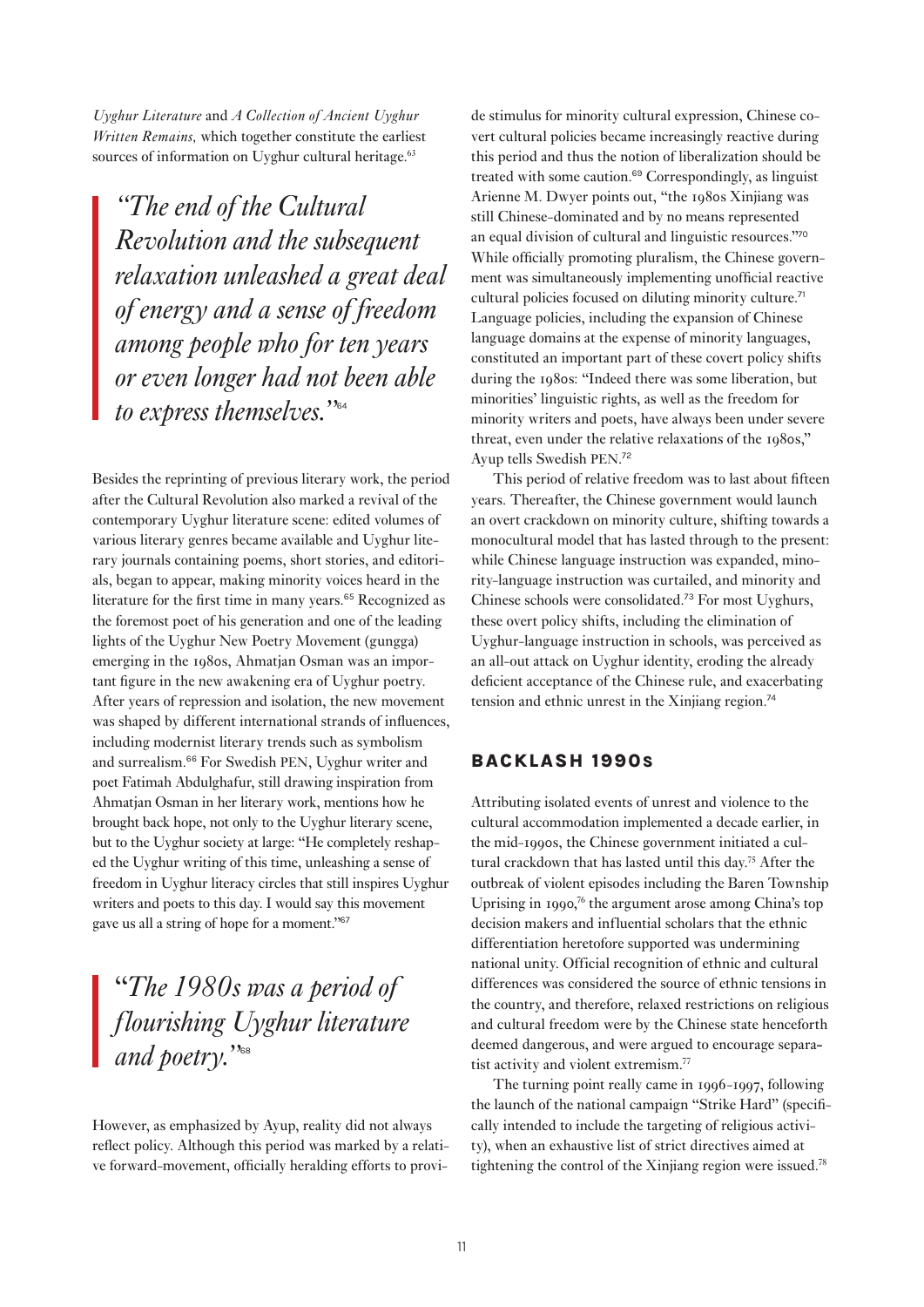During this period, what were described as illegal mosques and religious schools were closed down, and religious leaders, deemed to be too independent or "subversive," were dismissed or arrested.79 In April 1998, the *Ürümchi Evening News* reported on police searches carried out in several mosques in the Aksu district in Mid-Western Xinjiang: "Recently, the police have searched these mosques and tightly controlled their activities, their Imams and Muezzins. Activities not seen as normal have been halted."80 Among many Uyghurs this tightening control, exercised in and around mosques and other religious places, was considered a restriction on their cultural freedom;<sup>81</sup> as emphasized by Ayup, the destruction of religious places is not only an act against religion, but also against cultural expression and practice. In a society that allows no other space, he casts the mosque in terms of a safe haven where Uyghurs can practice their culture and speak their language without daily humiliation at the hands of Chinese authorities: "as the police breaks into our mosques, they are targeting the very last outpost for cultural and linguistic freedom."82

This overt political crackdown, ushering a new period of high-profile police activity, was accompanied by extensive shifts in language and cultural policies aimed at further restricting Uyghur cultural expression and practice. Compared to the period of relative relaxation a decade earlier when Chinese was taught as a second language in minority-language schools, during this period Chinese became the language of instruction as from third grade.<sup>83</sup> Moreover, in contrast to the 1980s when publications relating to Islam and Muslim culture re-appeared, this period was marked by re-implementations of policies limiting the freedom of expression, including restrictions on religious publicity materials as well as Uyghur literary magazines.<sup>84</sup>

"*Following the 1980s, the relatively good situation that had existed for Uyghurs began to deteriorate. Particularly people working in the arts and in literature were subjected to these worsening conditions.*"

Illustrating the cultural suppression of this time, young and aspiring poet in the 1990s, Abdulghafur describes how her teenage self was prohibited by her teachers to write poems about the blue colour of the sky. She was

effectively taught that due to the colour's association to the Uyghur flag, an alleged symbol of the Uyghur separatist movement, poems addressing the sky were not accepted. Literature and linguistics student at Xinjiang University during the early 1990s, Ayup similarly describes a coercive and fear-driven educational environment manifested in tight restrictions on the students' intellectual freedom. For Swedish PEN, he mentions the Uyghur student-led newspaper that was banned after a year of publication, and of his master's thesis on Uyghur poetry, subjected to strict limitations and political pressure: repeatedly having refused to write from a Marxist point of view, his thesis was not accepted until it included acknowledgement of the Communist Party: "After accommodating them [the Chinese authorities], including praise for the Communist party and their leader of that time, Jiang Zemin, my thesis was finally accepted."86

In 2001, following the events of  $II<sup>th</sup>$  September, the severe restrictions on minority cultural expression implemented in the late 1980s and early 1990s, still shaping the cultural life in Xinjiang, were further exacerbated.87 As China saw the opportunity to position itself alongside the United States in the global 'war against terror,' hoping to be given free rein from the international community to take whatever action they saw fit, Chinese authorities began to target artist and writers, allegedly using the arts and literature to counteract the government.<sup>88</sup> The situation exacerbated further in 2002 when an allegedly Uyghur 'nationalist' poem was read out during the *Nawruz<sup>89</sup>* celebrations in Ürümchi, leading Chinese authorities to further intensify the already severe censorship of the cultural sector.<sup>90</sup>

Repeatedly claimed by Chinese authorities as a means of nullifying the alleged threat of religious extremism, or an economic necessity to stem minority unemployment,<sup>91</sup> in reality these restrictions should be understood as nothing but a cover for repression, implying a brutal attack on Uyghur cultural and religious identity – one that would exacerbate dramatically during the forthcoming presidency of Xi Jinping.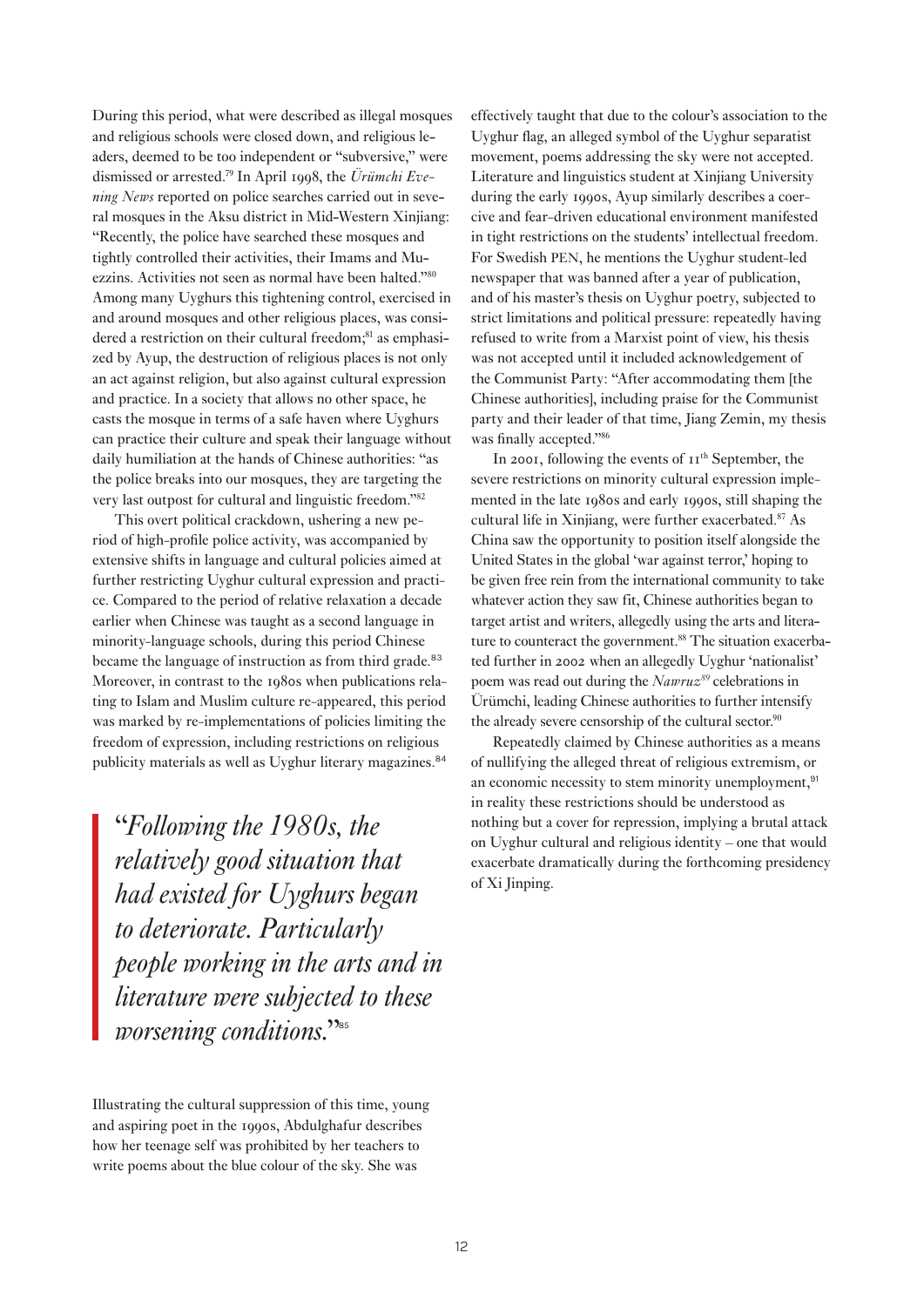# SECTION II.

### Cultural genocide and the assault on the Uyghur language under Xi Jinping

#### REINTRODUCING THE MONOCULTURAL MODEL

The idea of rewiring political thinking and transforming the cultural identities of minorities in order to establish national unity is deeply rooted in the Chinese Communist Party. However, even though the idea of a Chinese national unification has been prominent throughout China's modern history, since 2012 when Xi Jinping became the paramount leader of the Communist Party, the efforts to create an overarching Chinese identity appear to have intensified sharply.<sup>92</sup> In response to what the PRC considers its failed 1980s policy of relative cultural liberalization, the Communist Party under Xi leadership has rapidly oriented towards a new, intensified policy of monoculturalism through which it seeks to gain complete political control. By increasing the level of "contact, exchange, and integration"<sup>93</sup> between the region's ethnic groups, aggressively nurturing the sense of national unity, the government is establishing a system based on the strictest assimilationist policies hitherto witnessed in the region of Xinjiang.

"*Every ethnic group must tightly bind together like the seeds of a pomegranate.*"<sup>94</sup> - Xi Jinping

Ever since the declaration of the mission to realise the "China dream" in 2012, calling for the great rejuvenation of the Chinese nation, the ideal of a single "Chinese race," *Zhonghua minzu,* has been omnipresent in the government's overarching nationalist strategy. As a case in point, in his keynote speech at the National Propaganda and Ideological Work Conference in August 2013, Xi Jinping specifically called for "uniting," and "coalescing" people of all nationalities for the cause of Socialism with Chinese characteristics, and for fostering "cohesiveness" within the Chinese nation.<sup>95</sup>

*"Cultural identity is the foundation and long-term basis for strengthening the great unity of the Chinese nation; we must build a shared spiritual homeland and energetically foster a shared consciousness of the Chinese nation.*" <sup>96</sup> - Xi Jinping

According to historian Rian Thum, among others, in the past years the Chinese government has gone as far as violating the privacy of Uyghur homes in pursuing its assimilationist policies.<sup>97</sup> Since 2014, as a part of the increasingly invasive "Strike Hard" campaign, the Beijing government has imposed over 200,000 visits from government agencies, state-owned enterprises, and public institutions in Uyghur homes. The initiative, known as *" fanghuiju"* (an acronym that stands for "Visit the people, Benefit the people, and Get Together the Hearts of the People"), argued by Chinese authorities to be designed to "safeguard social stability," is in reality aimed at assimilating Uyghur families into the dominant Han Chinese culture. As part of the mission to realise the "China dream," cadres impose a forced sense of ethnic unity (*minzu tuanjie)* between Uyghur families and the Han majority, for example by ensuring that Uyghur families participate in Han Chinese festivities and traditions, Human Rights Watch reports.<sup>98</sup> Similarly, ethnic unity being considered the "lifeline" of Xinjiang's nationalities, the Xi leadership has further called for the strengthening of the "interior Xinjiang class," promoting inter-ethnic contact by enabling Uyghur students to study in Mandarin-speaking schools in inner China.<sup>99</sup>

"*The Chinese state has redefined minority identity to be a mere aspect of Chineseness.*"<sup>100</sup>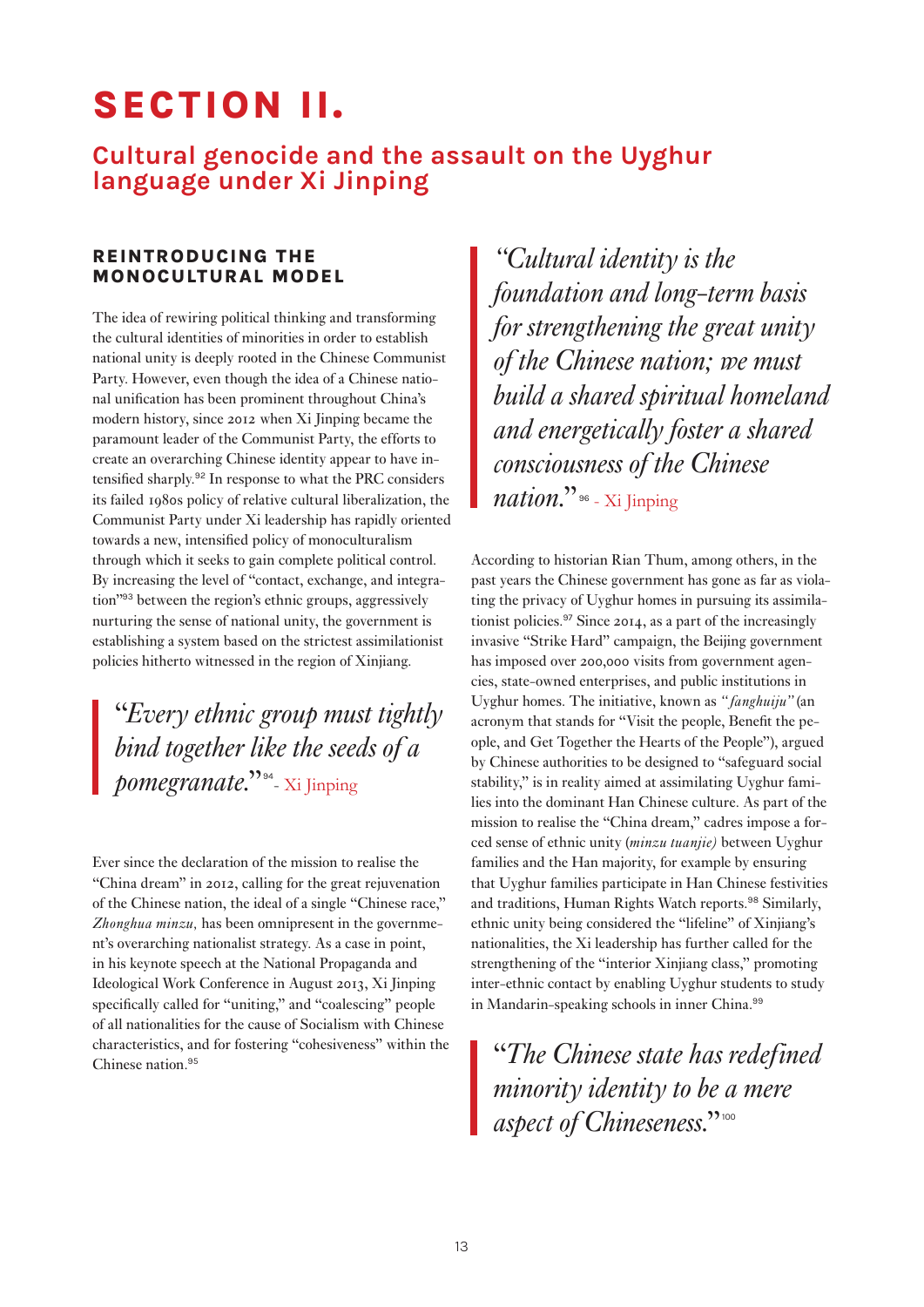According to Abdulghafur, these strict assimilationist policies have had a significantly damaging effect, especially among young Uyghurs who feel increasingly distanced from their cultural descent. As a young student at a Chinese university in Changchun, Abdulghafur describes how, after some time of resistance, she gradually adopted Chinese manners and disconnected herself from the Uyghur culture and community: "I began to act and speak like a Chinese, and gradually I felt there was no necessity to speak my mother language anymore. Even with my parents I spoke Chinese."<sup>101</sup> Paradoxically, she renders how the assimilation process during her adolescence was related to a sense of pride, a feeling of belonging to the Chinese society that further encouraged her to improve her Chinese language skills. "This is a perfect example of how the assimilationist process works," she tells Swedish PEN. "Learning that Chinese on the one hand is related to success and prosperity, and Uyghur on the other to shame and scarcity, you start to cut yourself off from the roots of yours, at times even from your own family and friends. In accordance with the assimilationist plan, you start questioning the value of your own identity."<sup>102</sup>

### "*I asked myself: what is the point of my own culture?*"

It may be concluded that this invasive assimilationist campaign, indicating the importance and particular value attached to ethnic and cultural identity in the formation of the overarching Chinese national unity, is forcibly leading to the marginalisation of the Muslim minority under the presidency of Xi Jinping, eradicating the very identity of non-Han Chinese nationalities throughout Xinjiang. Besides assimilating minorities into the unified China culturally, linguistically, and politically, the Xi government devotes considerable time and effort at shaping these minorities' sense of belonging and their very awareness of who they are.<sup>104</sup> The fact that the Sinification process, which includes systematic efforts to erase Uyghur and other Muslim minority identities, has intensified sharply during the leadership of Xi Jinping, was made clear in 2017 when the first troubling reports that described a network of "education camps" were brought into the light.

#### INDOCTRINATION OF MUSLIM MINORITIES

Over the course of 2017, news began to leak out revealing information about a massive clandestine network of detention camps, by Chinese officials labelled as "transformation-through-education centres" or "counter-extremism training centres." One of the most significant

leaks of government documents from inside China's ruling Communist Party, which includes over 400 pages of internal information, shared with the *New York Times* in 2019, provides information that over one million Uyghurs, Kazakhs, and other Muslim minorities – over 10 percent of the adult Muslim population in the region – have been detained in these camps for indefinite periods of time.<sup>105</sup>

The leaked papers consist of 200 pages of internal speeches by Xi Jinping and other leaders, and more than 150 pages of directives and reports on the control of the Uyghur population in the Xinjiang region. Among the documents are four secret speeches held by Xi Jinping against the backdrop of the violent episodes of 2014, <sup>106</sup> the year of his first and only visit in Xinjiang as China's leader. The speeches provide a revealing insight into the ambitions and beliefs of Xi Jinping, calling for an all-out "struggle against terrorism, infiltration, and separatism," urging his officials to use "the organs of dictatorship" and to show "absolutely no mercy."<sup>107</sup> What is more, the leak suggests that on the second day of his trip to Xinjiang, Xi Jinping told officials that "there must be effective educational remoulding and transformation of criminals" and that "after these people are released, their education and transformation must continue."<sup>108</sup> Within a mere couple of years, these directives were put into full effect; the documents offer a picture of the most far-reaching internment campaign in China's history since the Cultural Revolution, with former detainees, teachers, and guards describing a network of more than 100 detention facilities throughout Xinjiang, some of them large enough to hold more than 100,000 detainees.<sup>109</sup>

"*Although there are similarities with what was going on during the Cultural Revolution, what we witness now has never happened before in human history.*"

Recently argued by China's UK Ambassador to be part of the "false accusations against China,"111 the camps are designed to strip the Uyghur population of their identity and to replace it with absolute loyalty to the Communist Party and to garner their support for the current socio-political order.<sup>112</sup> Experiences of being forced to repeat slogans and self-criticism are prominent in the camps; detainees are being made to praise the Communist Party and to repeatedly recite promises of rejecting what has been defined by the Chinese government as "The Three Evils": religious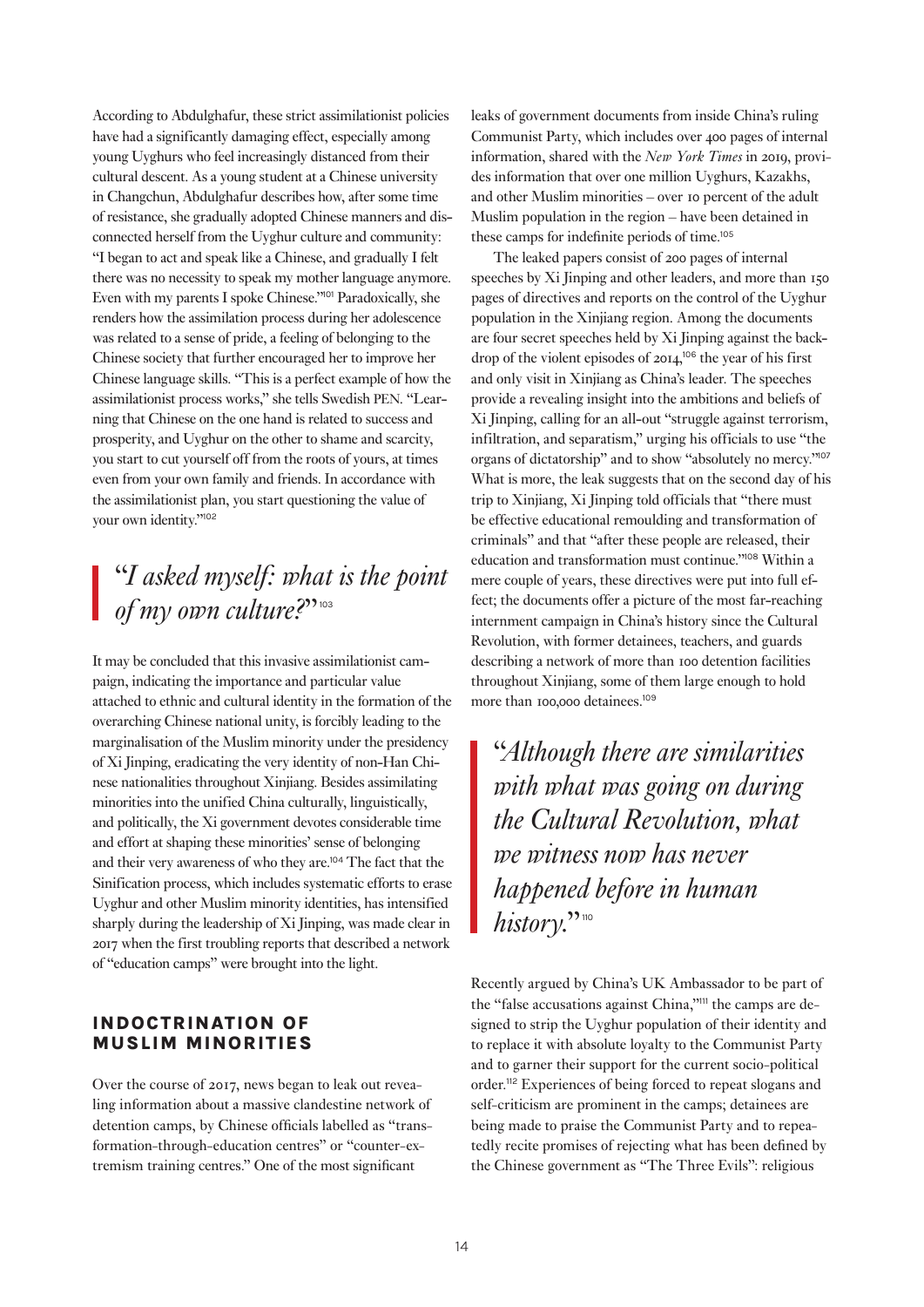extremism, separatism, and terrorism.<sup>113</sup> Moreover, we know from witnesses that detainees are forced to renounce their own language, culture, and religion; they testify to months and years of indoctrination aimed at transforming them into secular Han Chinese citizens.<sup>114</sup> Some testimonies describe over-crowded cells where detainees are under constant surveillance and are severely punished if seen performing any semblance of prayer.<sup>115</sup>

"*The purpose of these camps is essentially to take incarcerated individuals, brainwash them and make them into the kind of citizens that the state wants.*"<sup>116</sup>

Confirming the coercive and oppressive nature of the crackdown, the leaked documents, alongside the increasing number of witnesses, undermine the official story put forward by the Chinese government, who describe the so-called education camps as a means of nullifying the alleged threat of Islamic extremism.<sup>117</sup> The leaked official records show that people can be detained for simply "wearing a veil," "growing a long beard" or reading or owning "illegal books."<sup>118</sup> Together the information alarmingly reveals that these camps are simply for people who fall into the "wrong" category, or who practice the "wrong" culture or religion, which are deemed as a threat to the creation of a unified Chinese nation.

#### UYGHUR INTELLIGENTSIA AS THE MAIN TARGET

In systematic efforts to break the Uyghur cultural identity, scholars, artists, writers, poets, musicians, and other cultural figures of the Uyghur community have been the main targets of the strict assimilationist approach under the Xi leadership – their only crime being their promotion of Uyghur language, culture, or history.<sup>119</sup> For Swedish PEN Hamut, friend of many artists, writers, and poets who have been detained in the past years, alarmingly pictures a worsening situation since 2014 where the Chinese government is placing intensified pressure particularly on the Uyghur cultural elite, subjected to increasingly severe censorship and investigation: "Beginning at that point, many works that haven't been published since the 1980s, whether books or audio-visual media, began to be rephrased by the state as problematic and the situation became very dangerous for the authors and creators of these works."<sup>120</sup>

"*Writers and poets are sent to different parts of China where they get training on what to write and how to write.*"

The Uyghur Human Rights Project has documented 435 indigenous writers, artists, and others who have "disappeared," been detained, or have even died in captivity since 2017. <sup>122</sup> Among their number are reported to be the well-known and respected academics Gheyret Abdurahman, Rahile Dawut, and Abdukerim Rahman, all of them arrested in 2018 for promoting Uyghur culture and language; the award-winning novelist, essayist and editor Halide Israyil; the much-loved poet Chimengül Awut, reportedly arrested for her involvement in editing the novel *Golden Shoes* by Halide Israyil; the prominent critic, poet, and translator Abduqadir Jalaleddin; Perhat Tursun, the famous poet and screen-writer known for his well-received poetry collection *One Hundered Love Lyrics* and his controversial novel *The Art of Suicide;* and the musician Ablajan Awut Ayup, much-appreciated for his passionate promotion of the Uyghur musical tradition.<sup>123</sup> In 2018, Radio Free Asia reported that at least fourteen staff members of the famous Uyghur-run Kashgar Publishing House, releasing books deemed as "problematic" by Chinese authorities, have been arrested, including the aforementioned poet Chimengül Awut, working as a senior publisher at the time of her arrest, Ablajan Siyit, the publisher's current deputy editor-in-chief, and Osman Zunun, a former editorin-chief who retired 10 years ago.<sup>124</sup> Believed detained in re-education camps, all of the above mentioned intellectuals, writers, artists, and publishers, who constitute only a small fraction of all those being sentenced, were taken into custody on unclear grounds between 2017-2018, most of them without any explanation even to their families.<sup>125</sup>

"*Among the millions of Uyghurs thrown into these camps are some of my closest friends, people including writers, artists, painters, and translators. One after one they have disappeared.*"<sup>226</sup>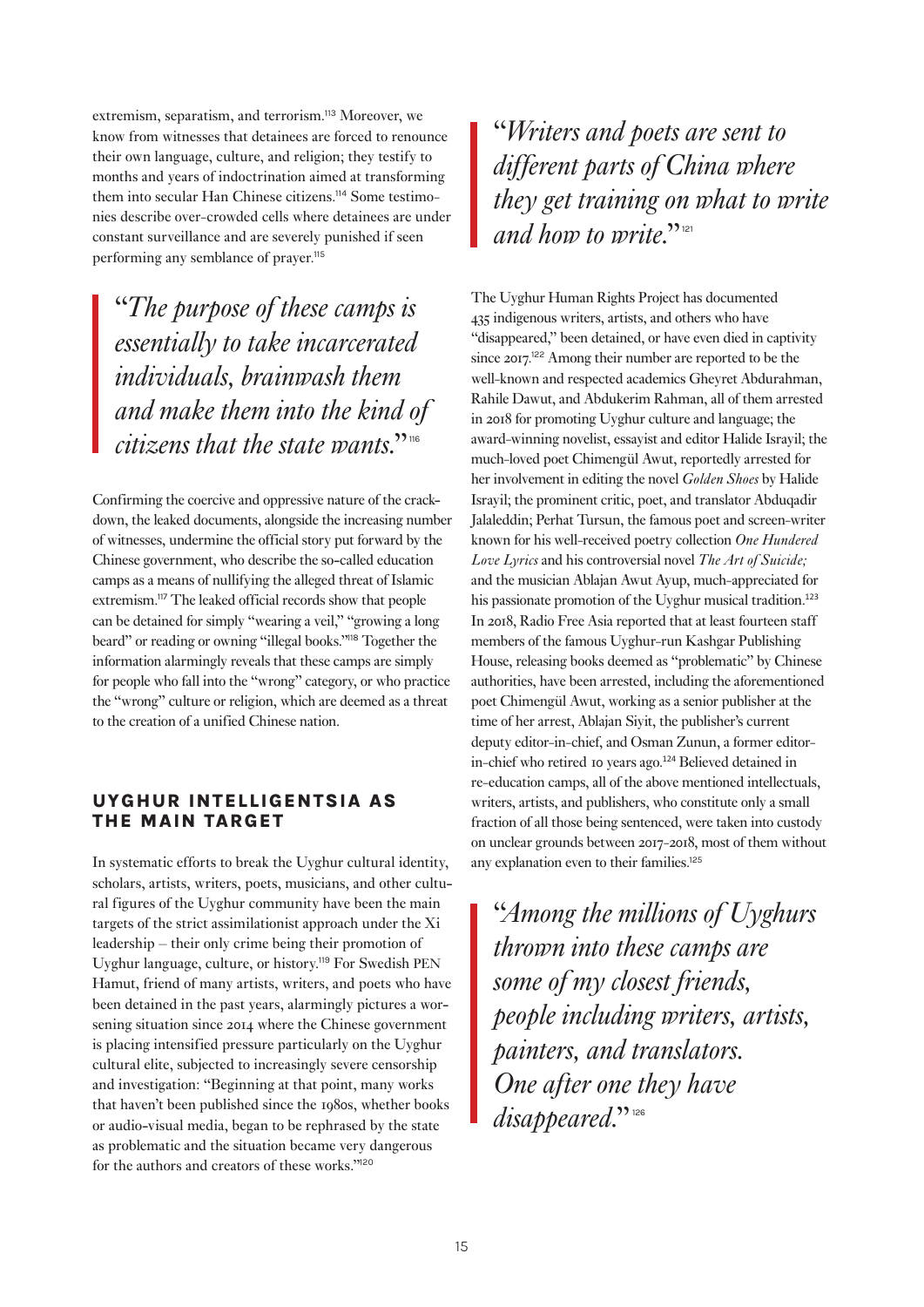The much-appreciated children's book author Ablikim Hasan, a good friend of Uyghur poet and teacher in literature Abdushukur Muhemmet, is one of the hundreds of Uyghur writers who have been detained in the past years. For Swedish PEN Muhemmet reports how his friend's children's poetry and prose was early deemed harmful by Chinese authorities that aggressively stressed the importance of a high competence in Chinese among Uyghur children: "He was sent to one of the camps without any judicial process, his only crime being publishing children's books about anything but politics or religion. The fact that children's books are subjected to censorship and even eradication is nothing but the ample evidence that the use of the Uyghur language itself is deemed a crime."<sup>127</sup>

As Magnus Fiskesjö points out in Swedish PEN's online magazine PEN*/Opp*, <sup>128</sup> the reason why cultural figures are particularly targeted by the Chinese state is that "they represent the pride of being Uyghur." Promoting Uyghur culture in their work, they manifest the *raison d'être* of the Uyghur population and identity – a manifestation considered by Chinese officials to hinder the efforts to rewire Uyghurs and reorientate them towards the Han Chinese cultural identity. As emphasized by Fiskesjö, the removal of high-profile intellectuals and cultural figures is aimed at erasing not only the Uyghur cultural identity, but also the very ability to defend this identity.<sup>129</sup>

#### THE ASSAULT ON THE UYGHUR LANGUAGE

"*Language is your identity, your thoughts, your food. When you lose your language, you lose yourself and become someone else. This is why the Chinese government is so ambitiously targeting our language. They are aware it is an effective tool.*"<sup>30</sup>

As an indicator of how crucial language is for the creation of a unified Chinese nation, only months after they established control in the Xinjiang region the Communist Party opened a language planning office. In order to reform the region's Arabic-based scripts, linguists were

employed to its manifestation in Ürümchi, known as the Autonomous Region Language and Script Committee.<sup>131</sup> Inspired by the belief that ideographic and logographic scripts were barriers to mass literacy and modernization in the minority areas, the new Latin-based transliteration system known as *pinyin*, was formally proclaimed in 1957 and came into wider use in the Xinjiang region in 1974. As early as 1978, this orthography was employed by all the mass media as well as a reported 50 percent of the general citizenry in the Xinjiang region.<sup>132</sup> The long-term effects of these changes are evident, not least among those born during the two decades following the CCP's take-over;133 an entire generation of Uyghurs have been slowly cut off from their cultural and linguistic roots, including the large body of literary and historic material written in Arabic script prior to the introduction of the Latin-based system, as well as from written communication with generations who have been educated in an Arabic script.<sup>134</sup>

"*Language planning, often overlooked as the arcane dominion of orthographic rules and bilingual signs, is actually one of the most effective tools for enacting social and public policy … Language policy affects the domains, status, and use of language varieties and the rights of their speakers. It shapes the media, the education system, and provides a rallying point for or against ethnic identity* ..."<sup>35</sup>

Although all ethnolinguistic minorities are equal under the 1984 *Nationality Law* and the aforementioned *Law on Regional Autonomy* for minority nationalities,<sup>136</sup> the attempts to destroy the Uyghur language is something that has been going on for years, Hamut tells Swedish PEN: "first with the introduction of the so-called bilingual education system,<sup>137</sup> and then with the elimination of primary education in the Uyghur language."138 Until the mid-1990s, Chinese (*Putonghua* or *Mandarin*) had been taught only as a second language in minority language schools, all subjects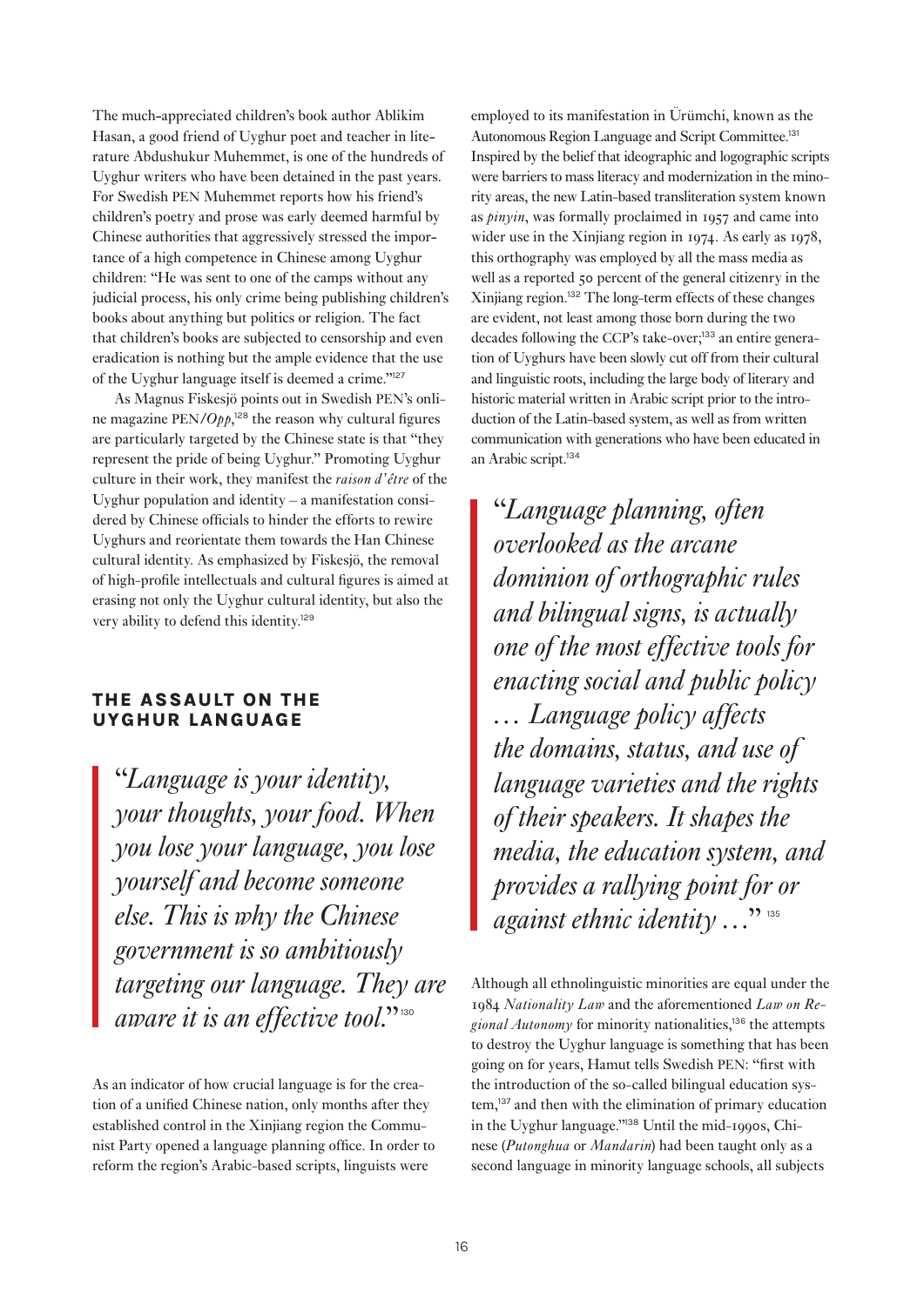apart from Chinese being taught in Uyghur. Since the mid-1990s however, inspired by the belief in the principle of one language for one nation, Chinese has become the language of instruction in minority primary schools while Uyghur language instruction has gradually been reduced at all levels. In 2004, the Chinese government decided to implement Chinese as the language of instruction from first grade in minority language schools and in 2002 it was decided that the Xinjiang University would no longer offer courses in the Uyghur language.<sup>139</sup>

"*The fact that our children are not taught Uyghur make younger generations strangers to their own language and hence their own culture*<sup>22</sup><sup>140</sup>

For Swedish PEN, Muhemmet shares his fear that within a few generations the Uyghur language will be eradicated, which emphasises the difficulties of keeping your mother tongue alive when living in exile: "Living in Sweden, me and my family are slowly being cut off from our own language and culture," he says, stressing the importance of a community where children through shared cultural expressions and practices can maintain and develop their mother language: "My children speak Uyghur, but the loss of the ethnic cultural community will eventually imply a disconnection from their home language and hence their culture. Their children in turn will be even more limited in their knowledge of the Uyghur cultural heritage."<sup>141</sup> He puts particular emphasis on the importance of a shared physical space within which you can share a sense of belonging together with others, and where your own identity can melt into the mould of shared experiences. Abdulghafur concurs in this view of the physical community as indispensable for maintaining one's cultural identity amidst severe suppression: "The physical place is vitally important when the cultural identity is under threat, allowing room for experiences to be shared and bemoaned, she tells Swedish PEN."<sup>142</sup> Needless to say, this physical space is gradually being ripped away.

"*Our language, the thread that connects you to the people around you, is slowly being ripped*  amay<sup>22</sup><sup>143</sup>

Having spent several years in exile in the United States, realizing his four-year-old daughter had completely forgotten the Uyghur language, Ayup was faced with the same threat: the eradication of his mother language. In 2011, he and his family decided to go back home to Xinjiang and their hometown Ürümchi. Shortly after his return, Ayup started a foreign language centre in order to promote the Uyghur language among children. He initiated English classes taught in Uyghur – Uyghur still being allowed in foreign language courses at this time – thus circumventing the ban on Uyghur language education imposed by the Chinese government.

"*We found a loophole in the Chinese legislation, teaching English in Uyghur. In that way we could teach our mother tongue without catching attention from the Chinese government.*"

Particularly passionate about children's linguistic rights, and acutely aware of the absence of space for children to develop their native language in their hometown – by this time in Ürümchi there were no Uyghur speaking kindergartens – Ayup later formulated the idea of starting a Uyghur kindergarten where Uyghur children could develop their language skills: "I asked myself, from a linguistic point of view, how we could keep our language alive. With inspiration from other minority communities, I realized that a Uyghur kindergarten was the answer."<sup>145</sup> Spreading the word through a series of articles promoting the idea, the initiative rapidly became a social movement, engaging enthusiastic parents throughout the region. Starting in 2011, the kindergarten became highly popular and attracted close attention from the media as well as from Chinese authorities, eventually leading to Ayup being subjected to strict scrutiny.

In August 2011, having faced several interrogations, Ayup was later arrested. Accused of separatism, he was imprisoned in Kashgar and later transferred to Ürümchi where he was detained for fifteen months, his only crime being involvement in language education and linguistic diversity. Chinese authorities were not slow to ensure his educational initiative was short-lived: the day after his arrest, Ayup learned that his kindergarten and language training centre had been shut down, no more than a year after their opening.<sup>146</sup>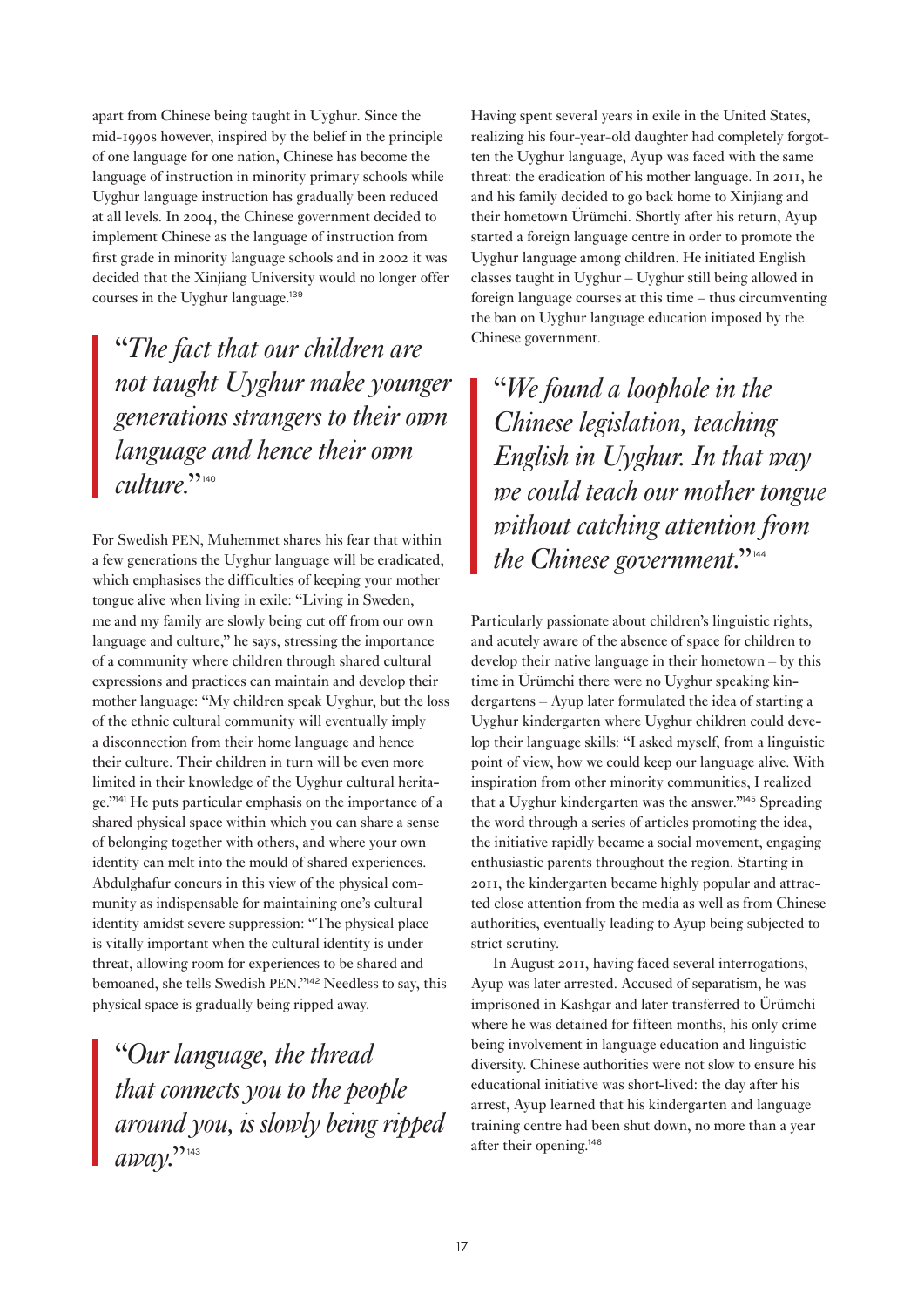"*The Chinese government is treating minority language support as though it was support of nationalist separatism and hence a threat to the Chinese nation. Needless to say, I am not a separatist. I am a teacher and a writer.*"

Teacher in Uyghur literature, language, and history in a bilingual college in Ürümchi during the 1990s, Muhemmet was similarly subjected to arbitrary treatment, including censorship and repeated interrogation on the part of the Chinese state. In 1992, closed-circuit television cameras were installed in all the classrooms, facing the teachers. He describes how the police could show up in in the middle of a lecture, without any charges having been made, to carry out interrogation coupled with threats. The final step of a longterm harassment occurred when his pupils were subjected to interrogation, some of them sentenced and sent to prison on arbitrary grounds. Realizing the system was hurtling towards a tipping-point, in 2001 Muhemmet decided to leave the country with his wife and children and has not been back since.<sup>148</sup> Physically disconnected from his family since then, due to circumspection he has not been in contact with them for over three years. His sister, who has been harassed by the police since 2015, asked Muhemmet the last time they spoke to stop calling her, since she is afraid of the consequences that will follow, he tells Swedish PEN.

"*The fact that I promoted Uyghur language and history education has made it impossible for me to*  stay in contact with my family."<sup>149</sup>

The intensified systematic efforts to erase the Uyghur language have clearly led to a severely limited autonomy for Uyghur writers and poets – their possibilities to write and publish literary materials in Uyghur being markedly limited. As pointed out by Saydulla, these restrictions might very well spell the death of Uyghur literature; allowing a situation where writers are increasingly deprived of their freedom of expression and where the mechanisms to circumscribe the use of Uyghur language are continually provided, the viability of Uyghur language literature would be seriously

endangered and would eventually drift towards complete elimination.<sup>150</sup> Fortunately, Uyghur writers and poets in the diaspora, including those featured in this text, are relentless in their promotion of the Uyghur language and literature, providing us with materials that manifest the upholding of the rich Uyghur literary tradition as well as the freedom of expression of the Uyghur community.

#### WRITING AGAINST OBLIVION

"*No matter the subject, my writing is deemed dangerous and subversive due merely to my cultural and ethnic identity.*"<sup>151</sup>

According to Hamut, beginning in 2014 the freedom to write among Uyghur writers and poets was severely circumscribed, becoming manifest in overt intensified restrictions and censorship: "Since then, no Uyghur writer or poet can say with absolute confidence that the government will not find some kind of problem with their work," he tells Swedish PEN. <sup>152</sup> Amongst other things, starting in 2017 these worsened conditions have been manifested in the overt widespread elimination of books written by Uyghur writers, in the arrest of several publishers and editors working at the well-known Uyghur-run Kashgar Publishing House, and not least in the ever-present praising of the Communist Party in materials written in Uyghur, including literary magazines: "Opening the famous and much-loved Uyghur literary journal *Tarim*, you will directly be greeted by tributes to Xi Jinping and his allegedly important political achievements," Hamut says.<sup>153</sup>

"*A number of Uyghur writers have had their work printed since 2017, however, their work is characterized by praise of the Communist Party, emphasizing how the state has lifted minorities, including Uyghurs, out of poverty, bringing them into modern living standards.*"154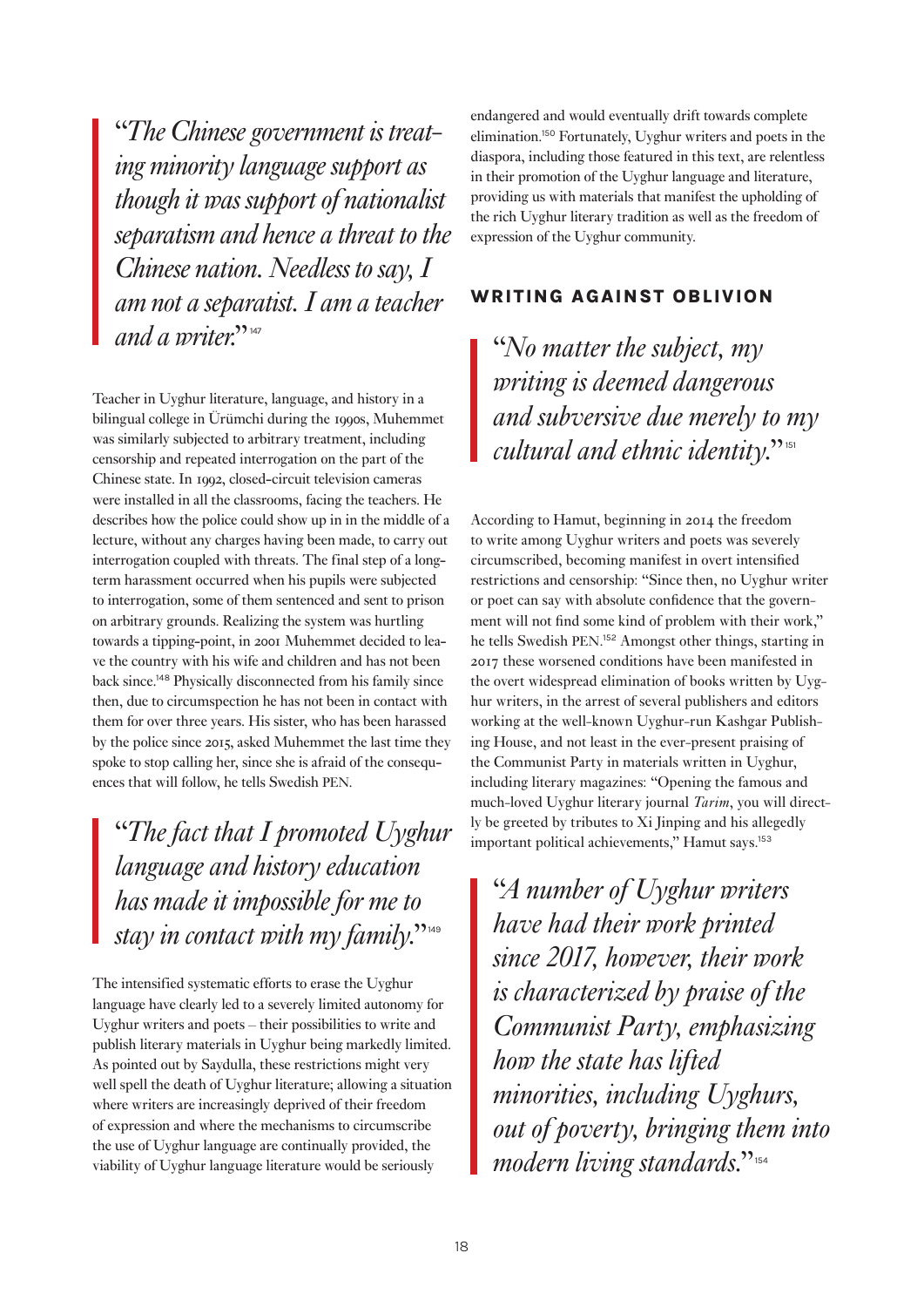Since 2019, the Beijing government has initiated a more covert policy, creating the impression of keeping the Uyghur culture alive by allowing for Uyghur literary materials to remain on the store shelves – an approach that is merely tokenistic, Muhemmet tells Swedish PEN. 155 Since Uyghur writers are prohibited to write or publish any literary material, all "Uyghur" literary books displayed in the bookstores are in reality Chinese texts translated to Uyghur, implying that there is no Uyghur literature to be found throughout the Xinjiang region.<sup>156</sup> "Writing in Uyghur today is entirely conditioned upon how you meet the requirements from the Chinese government," Muhemmet continues. "Provided that you write according to the directions of the Chinese authorities, your work may be published, but texts other than those praising the Communist Party are far from accepted, and the lives of the authors of these works are seriously endangered."<sup>157</sup>

"*The Chinese state has desolated decades of Uyghur literary practice – a desolation that is irrevocable.*"<sup>158</sup>

The writers featured in this PEN report give a coherent picture of how these difficult circumstances have had a profound impact on their literary work. Rooted in a culture and language subjected to a threat of extinction, they describe how their writing – partly involuntarily – is increasingly concerned with political issues, reflecting the collective suffering, as well as the resilience of their people. Abdulghafur describes for Swedish PEN how her prose and poetry grapple extensively with the crisis in her homeland: "The situation in Xinjiang has reshaped my whole writing," she says. "When I look back, all of my work from the past four years is about human suffering, about resilience, and about how to overcome this collective trauma that we are experiencing."<sup>159</sup> Hamut joins Abdulghafur in her description of the literary work as extensively influenced by the alarming situation in Xinjiang. For Swedish PEN he mentions how he always kept literature and politics apart, but how political issues are becoming ever more present in his literary work.<sup>160</sup> The experience of being a diasporic writer amidst an ongoing cultural genocide seems to come with a great sense of responsibility to give expression to the pain shared by those not only deprived of their cultural identity, but also of the possibility to voice this deprivation.

"*As a poet I have always supported the separation of politics and literature. But living in a political climate like this, it is indeed inevitable that politics would find some expression in one's creative work.*"

Besides giving voice to those who have fallen victim to the oppression, the diasporic writing is also described as a tool for connecting with the Uyghur community and its associated cultural identity. Living in exile since 2010, Abdulghafur expresses how writing poems in her mother language has helped her to reconnect to her culture: "Writing in Uyghur has become a way of connecting to the Uyghur community and has helped me find that missing part of myself."<sup>162</sup> What is more, writing is cast in terms of remembering: the practice of writing, by releasing the feeling that the memories of one's own past are the memories of the group's past, seems to strengthen the sense of belonging and support. Disconnected from his family in 2017 due to increased political pressure, Muhemmet relatedly describes how the writing has helped him stay connected with his memories from his homeland: "Writing poems keeps me connected to my roots and prevents me from forgetting where I come from. Altogether, writing has become my way of remembering."<sup>163</sup>

# "*Writing is the antidote to forgetfulness. Writing is remembering.*"<sup>164</sup>

Taken together, writing is described as a way of remembering collectively, as a means of strengthening a sense of belonging in times of immediate threat against one's cultural and ethnic identity. Writing concerned with experiences of isolation and pain, but also of strength and resilience, shared with hundred thousand of Uyghurs, seems to facilitate the creating of a strongly bonded group, allowing for a Uyghur collective identity to be maintained. Phrased differently, the practice of writing is cast in terms of maintenance and survival, demonstrating that the Uyghur community will not simply be erased.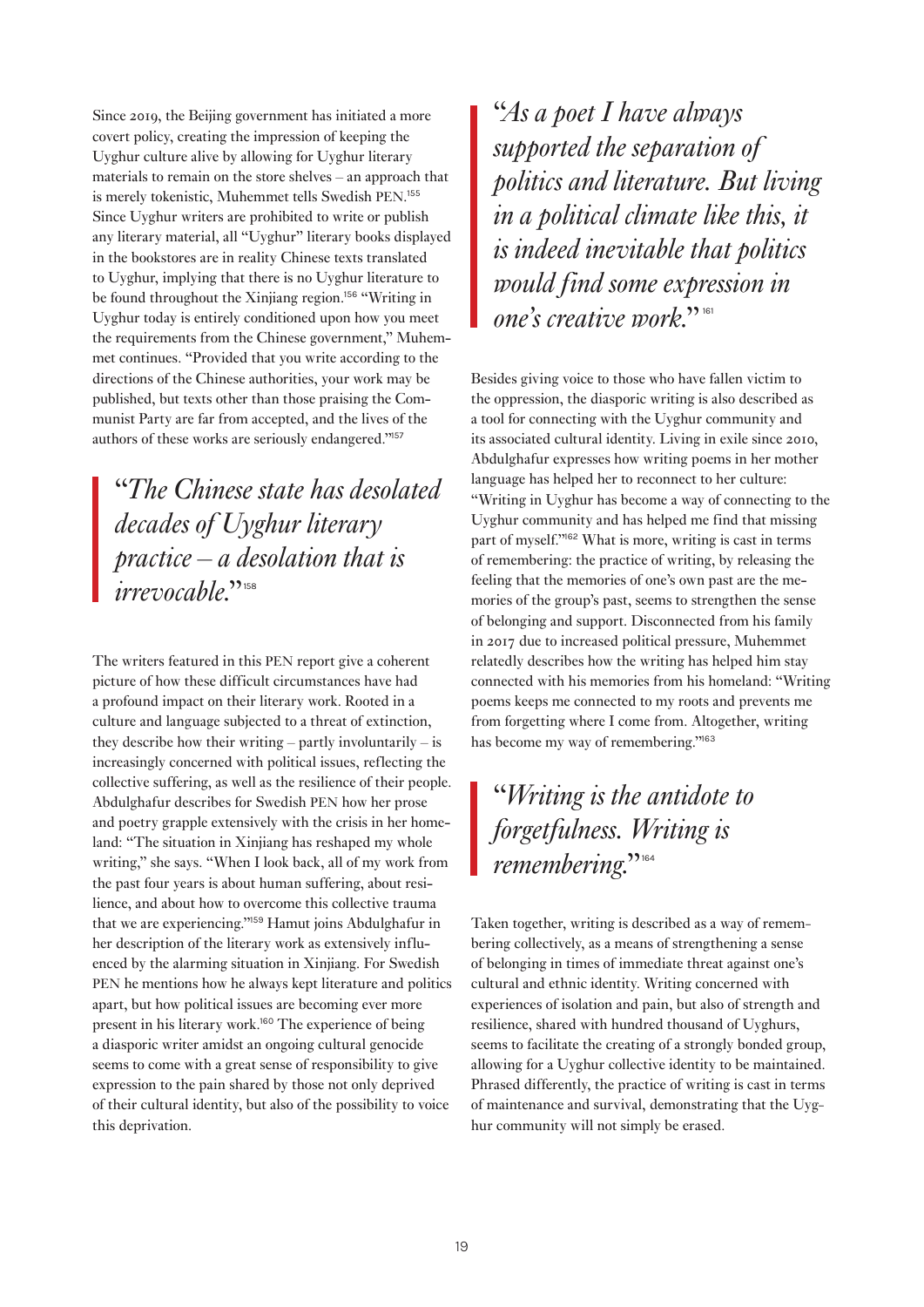#### CONCLUSION

As pointed out in this PEN report, Sinification, a long-established phenomenon in the history of the Communist Party, has stretched into Twenty-First Century China and left a deep mark in non-Han Chinese communities. After a period of relative relaxation during the 1980s, this process has been aggressively re-implemented in a more advanced, exacerbated manner under the self-named "New Era" of Xi Jinping, which exceeds all limits of humanity. The aim is to stimulate a Chinese national unity among Xinjiang's minorities; the Xi leadership is not only ruling out the possibility that Uyghur and other non-Han national minorities might have any political meaning, but is also erasing the very identity of Uyghurs and other nationalities throughout the region. Obliterating minority identity in favour of the Han Chinese ditto, we are witnessing how the Chinese government is unleashing every action imaginable to hamper religious, cultural, and ethnic distinctiveness. The main objective seems to be, in the words of Muhemmet, to "circumscribe the right to define who we are as human beings," and as expressed by Saydulla, to "deconstruct our identity." These accounts reflect how China's Muslim population, devoid of their cultural, religious, and political rights, and subjected to identity transformation on the part of the Chinese government, is falling prey to one of the most severe human rights violations of our time.

Even for Uyghurs who are physically safe in the diaspora, the affliction of the past years has been unrelenting. Through the lens of five diasporic writers and poets, this PEN report has shed light on the violent cultural and ethnic crackdown threatening the Muslim community of Xinjiang, hereby emphasizing the circumscribed freedom for non-Han Chinese writers, poets, and other cultural figures. The unfolding stories cannot simply be overlooked. Adding the testimonies of Fatimah Abdulghafur, Abdushukur Muhemmet, Tahir Hamut, Mutallip Saydulla, and Abduweli Ayup to the growing assembly of testimonies from the Xinjiang region, Swedish PEN sees no occasion for any continuing inertia or disregard on the part of the international community – we can simply no longer blame our inaction on the lack of information or awareness. As expressed by Hamut, "grave violations of human rights of this nature is a problem of conscience and ethics for the international community and in order to maintain support for shared and universal values it is necessary to take a position to do more." Determined that the response to the crisis must be globally addressed, Swedish PEN joins Hamut and the legion of witnesses in their call for joint and decisive international action.

One important aspect to draw from this report is the indispensable role of literature. The fact that those who are on the frontline of promoting Uyghur culture and language, including the writers and poets featured in this report, are being subjected to curtailment is evidence of the explosive power of language and writing, which represent a double-edged sword that can be used for opposing purposes: while diasporic writers use their culture and language as a means of resilience, writing for their identity not to be eradicated, the Chinese government simultaneously targets cultural and linguistic expressions to pursue their neo-nationalist approach. Judging by this inherent power in cultural activity, manifested not least in the Chinese government's violent response to non-Han Chinese ethnocultural expressions, the work of Uyghur writers and poets in the diaspora is of the utmost importance, reflecting vital resilience and a determination that the Muslim identity of Xinjiang will not be consigned to oblivion.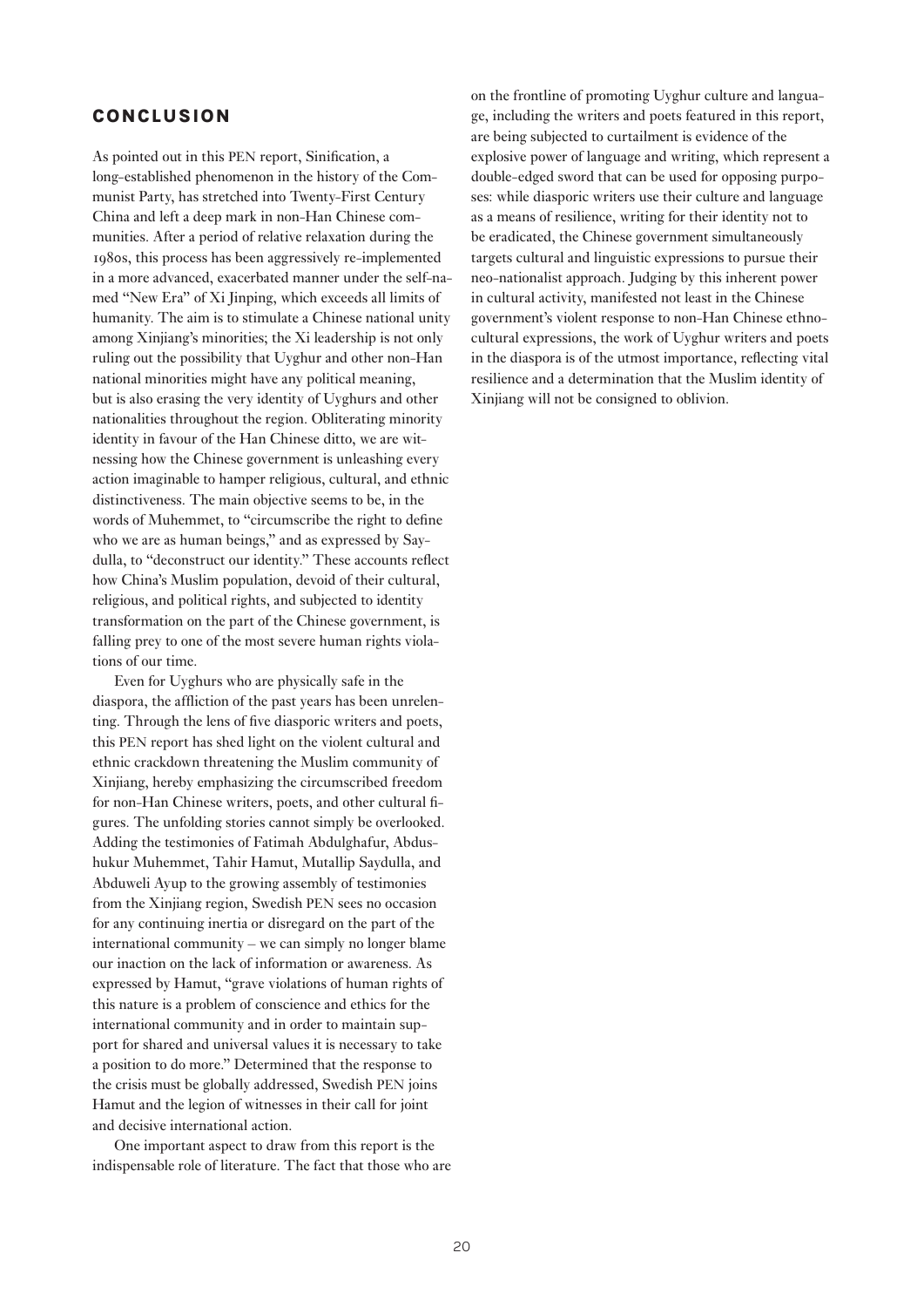#### ACKNOWLEDGEMENTS

Swedish PEN is grateful to Elisabeth Löfgren, president of the Swedish Writers in Prison Committee, for reviewing sections of the report and to Tahir Hamut, Fatimah Abdulghafur, Mutallip Saydulla, Abduweli Ayup and Abdushukur Muhemmet who agreed to be interviewed for this report. All generously invited me to join in open-hearted and honest conversations, making this project possible. Swedish PEN also extends a special thanks to Nijat Turghun, chair of the Uyghur Educational Association in Stockholm, and to Magnus Fiskesjö for significant research and editing assistance.

Gothenburg Sweden, December 10, 2020.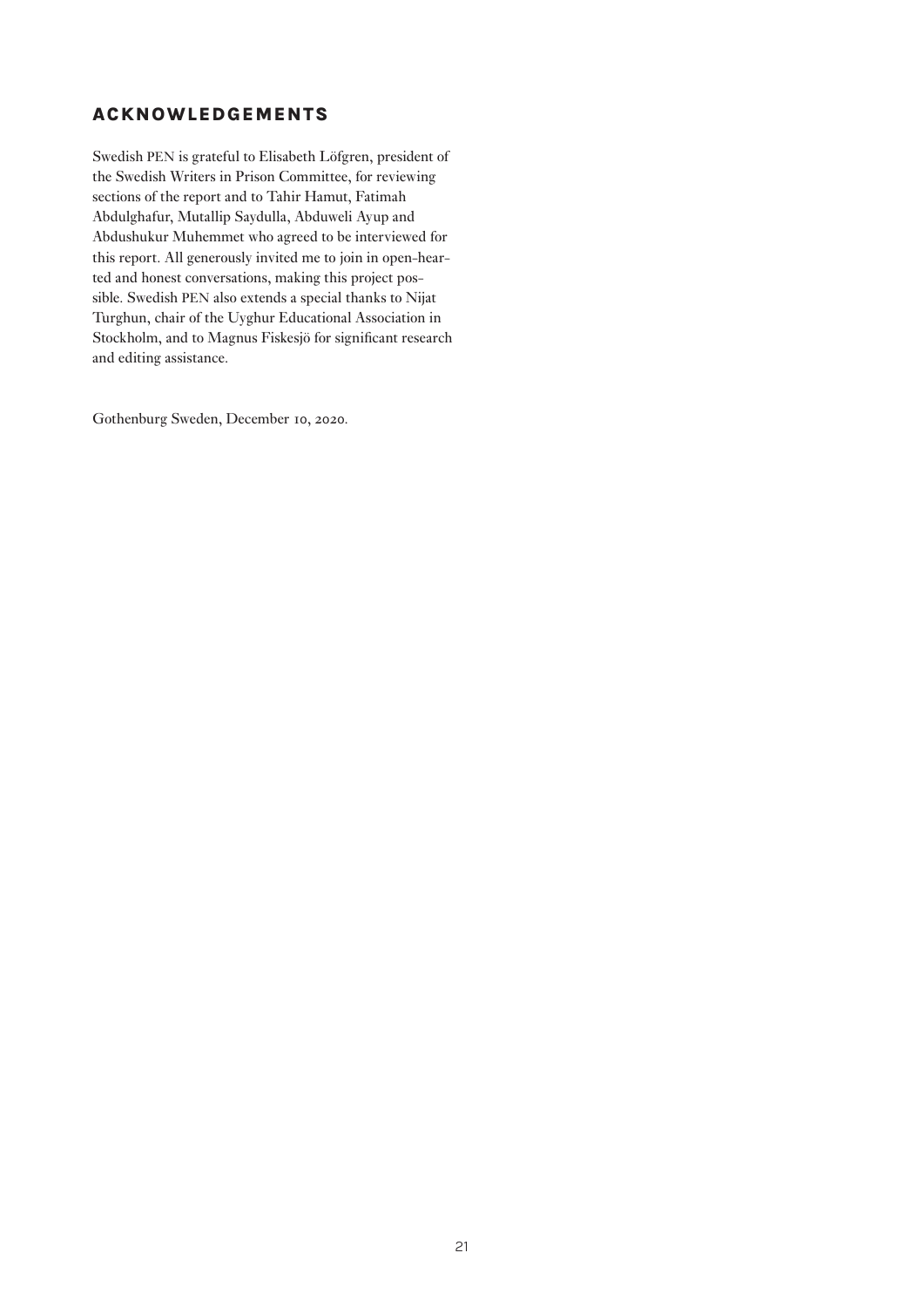#### ENDNOTES

1 Amnesty International, People's Republic of China: Gross Violations of Human Rights in the Xinjiang Autonomous Region (London: Amnesty International, 1999), p. 1.

2 Uyghur PEN, *A Brief Introduction to Uyghurs and East Turkistan* (London: Uyghur PEN, 2010), p. 3.

3 Dolkun Kamberi, "Uyghurs and Uyghur Identity," *Sino-Platonic papers* No. 105 (2005), p. 1

4 Madeleine Lovelle, "China: Xinjiang, Agriculture and the Uighur Population," *Strategic Analysis Paper* (2018), p.  $2 - 4.$ 

5 Edward Wong, "China Invests in Region Rich in Oil, Coal and Also Strife," *The New York Times* 22 December 2014, https://www.nytimes.com/2014/12/21/world/asia/ china-invests-in-xinjiang-region-rich-in-oil-coal-andalso-strife.html [accessed 20 August 2020].

6 Aljazeera, *China's New Silk Road*, https://www. aljazeera.com/program/episode/2020/1/23/chinas-newsilk-road/ [accessed 21 August 2020].

7 Stephan Barisitz, *Central Asia and the Silk Road: Economic Rise and Decline Over Several Millennia*, Vol. 159. (Cham: Springer International Publishing, 2017), p. 263. 8 Id.

9 Rémi Castets, "The Uyghurs in Xinjiang – The Malaise Grows," *China Perspectives* 2003 (2003).

10 Uyghur PEN, 2010, p. 7.

11 Castets 2003.

12 The actual size of the Uyghur population in Xinjiang is subject to dispute. Official figures released by Chinese authorities place the population of Uyghurs within the region to be just over 12 million, argued by some Uyghur groups to be vastly undercounted (*See, e.g.,* UNPO, *China's Minorities: the Case of Xinjiang and the Uyghur people* (UNPO, 2003).

13 Amnesty International, *Justice, Justice: The July 2009 protests in Xinjiang, China* (London: Amnesty International, 2010), p. 29.

14 Xinjiang Production and Construction Corps (XPCC) is an organization established in the 1950s under Mao Zedong with authority over cities as well as settlements and farms throughout the Xinjiang region. Operating as a state within a state, the administration of its cities is separate from that of the Autonomous Region and under direct control of the central government. According to Chinese authorities, the XPCC is an important force in guaranteeing the stability in the region. However, many scholars have described it as an institution serving to colonialize the Xinjiang region. *See, e.g.,* Tom Cliff, "Refugees, Conscripts, and Constructors: Developmental Narratives and Subaltern Han in Xinjiang, China," *Modern China* (2020).

15 Zachary Torrey, "The Human Costs of Controlling Xinjiang," *The Diplomat* 10 October 2017, https:// thediplomat.com/2017/10/the-human-costs-ofcontrolling-xinjiang/ [accessed 20 August 2020].

16 Castets 2003.

17 Id.

18 Arienne M. Dwyer, "The Xinjiang Conflict: Uyghur identity, Language Policy, and Political Discourse," *Policy Studies* No.15 (2005), p. 10.

19 Amnesty International, *People's Republic of China: Gross Violations of Human Rights in the Xinjiang Autonomous Region* (London: Amnesty International, 1999), p. 7.

20 M. Dwyer 2005, p. 30.

21 Human Rights Watch, *Devastating Blows: Religious Repression of Uyghurs in Xinjiang*, https://www.hrw. org/report/2005/04/11/devastating-blows/religiousrepression-uighurs-xinjiang [accessed 10 August 2020]. 22 Stephen Lee Myers, "A Crackdown on Islam is Spreading Across China," *The New York Times* 22 September 2019, https://www.nytimes.com/2019/09/21/ world/asia/china-islam-crackdown.html [accessed 5 August 2020].

23 Jyrki Kallio, "The Sinification of China: How the Minorities Are Being Merged into One Nation," *Finnish Institute of International Affairs (FIIA)* No. 260 (2019), p. 6.

24 Barisitz 2017.

25 Kallio 2019, p. 6.

26 Lee Myers *The New York Times* 22 September 2019.

27 Human Rights Watch, *China's Muslim Ban*, https:// www.hrw.org/news/2018/09/12/chinas-muslim-ban [accessed 5 August 2020].

28 Lee Myers *The New York Times* 22 September 2019. 29 Id.

30 Id.

31 Aljazeera, *China Uighurs: Ban on Long Beards, Veils in Xinjiang*, https://www.aljazeera.com/news/2017/04/01/ china-uighurs-ban-on-long-beards-veils-in-xinjiang/ [accessed 12 August 2020].

32 Human Rights Watch, *China's Muslim Ban*. 33 Id.

34 Lee Myers, *The New York Times* 22 September 2019.

35 Uyghur Human Rights Project (UHRP), *Demolishing Faith: The Destruction and Desecration of Uyghur Mosques and Shrines* (Washington: UHRP, 2019), p. 2.

36 Australian Strategic Policy Centre, *Cultural Erasure: Tracing the Destruction of Uyghur and Islamic Spaces in Xinjiang (Australia: ASPI,* 2020*).* 

37 Swedish PEN interview with Mutallip Saydulla, 29 June 2020.

38 Id.

39 Magnus Fiskesjö, "The Legacy of the Chinese Empires: Beyond the West and the Rest," *Education About Asia* Vol 22, No. 1 (2017), p. 6.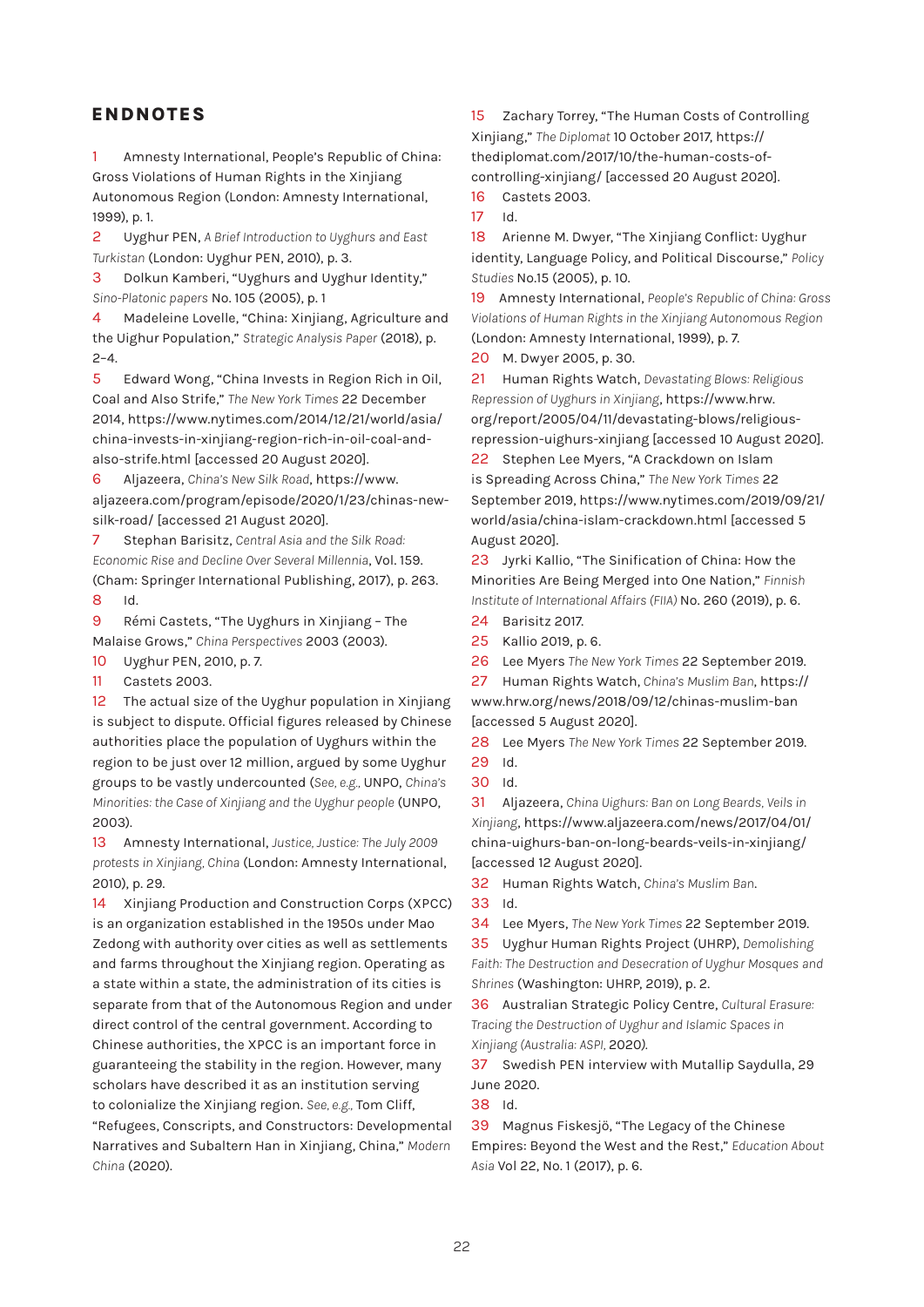40 Id.

41 Constitution of the Chinese Soviet Republic (art. 14), adopted in Ruijin, Jiangxi, 1931, translation adapted from Conrad Brandt, Benjamin Schwartz, and John K. Fairbank, *A Documentary History of Chinese Communism*, (New York: Atheneum, 1966), p. 223.

42 June Dreyer, "China's Minority Nationalities in the Cultural Revolution," *The China Quarterly* No. 35 (1968). p. 98.

43 Elena Barabantseva, *Overseas Chinese, Ethnic Minorities and Nationalism: De-Centering China* (London: Routledge, 2010), p. 36.

44 M. Dwyer 2005, p. 7.

45 Barabantseva 2010, p. 58-62.

46 Id., p. 59.

47 Fiskesjö 2017, p. 6-7.

48 M. Dwyer 2005, p. 21.

- 49 Dreyer 1968, p. 101.
- 50 M. Dwyer 2005, p. 21.
- 51 Barabantseva 2010, p. 34.
- 52 M Dwyer 2005, p. 36.

53 The term "Stinking Old Ninth" refers to a Chinese

dysphemism for intellectuals used at several points in history.

54 Swedish PEN interview with Abduweli Ayup, 30 June 2020.

55 Teng Biao, "Is China Returning to the Madness of Mao's Cultural Revolution?," *Foreign Policy* 16 May 2016, https://foreignpolicy.com/2016/05/16/is-china-

returning-to-the-madness-of-maos-cultural-revolution/ [accessed 4 August 2020].

56 Swedish PEN interview with Tahir Hamut, 21 July 2020.

- 57 Id.
- 58 Id.
- 59 Id.

60 Swedish PEN interview with Abduweli Ayup, 30 June 2020.

61 Uradyn E. Bulag, "Twentieth<sup>X</sup>Century China: Ethnic Assimilation and Intergroup Violence," in *Oxford Handbook of Genocide Studies*, red. Donald Bloxham Moses A. Dirk. 1st ed. (Oxford: Oxford University Press, 2010), p. 14.

62 M. Dwyer 2005, p. 11.

63 Smith Finley 2013, p. 31.

64 Swedish PEN interview with Tahir Hamut, 21 July 2020.

65 Id.

66 Swedish PEN interview with Fatimah Abdulghafur, 28 July 2020.

- 67 Id.
- 68 Id.

69 Swedish PEN interview with Abduweli Ayup, 30 June 2020.

- 70 M. Dwyer 2005, p. 45.
- 71 M. Dwyer 2005, p. 29.

72 Swedish PEN interview with Abduweli Ayup, 30 June 2020.

- 73 M. Dwyer 2005, p. 41.
- 74 Id., p. 63.
- 75 Id., p. 5.

76 Violent clashes occurred in Baren, a rural county in the Akto district south of Kashgar on 5 April 1990. According to Amnesty International, the incident took place when government forces moved in to disperse hundreds of Uyghur protesters in front of the local government offices. A Chinese official report published soon after stated that 22 people died, including seven members of the security forces, describing the incident as a "counter-revolutionary rebellion." Unofficial sources reported 50 protesters dead, among which some allegedly were killed by Chinese security forces. See, Amnesty International, *People's Republic of China: Gross Violations of Human Rights in the Xinjiang Autonomous Region*  (London: Amnesty International, 1999), p. 61.

77 Swedish PEN interview with Tahir Hamut, 21 July 2020.

78 Id.

79 Amnesty International, 1999, p. 10.

80 Id., p. 11.

81 Swedish PEN interview with Abduweli Ayup, 30 June 2020.

- 82 Id.
- 83 M. Dwyer 2005, p. 39.
- 84 Id.

85 Swedish PEN interview with Tahir Hamut, 21 July 2020.

86 Swedish PEN interview with Abduweli Ayup, 30 June 2020.

- 87 Smith Finley 2013, p. 12.
- 88 Id.

89 *Nawruz* (Persian) marks the first day of spring and the start of the year in the Iranian calendar.

90 Smith Finley 2013, p. 12.

91 Patrick E. Tyler, "In China's Far West, Tensions With Ethnic Muslims Boil Over in Riots and Bombings," The New York Times 28 February 1997, https://www.nytimes. com/1997/02/28/world/in-china-s-far-west-tensionswith-ethnic-muslims-boil-over-in-riots-and-bombings. html [accessed 12 August 2020].

92 Kallio 2019, p. 3.

93 Mark Elliot, "The Case of the Missing Indigene: Debate Over a "Second-Generation" Ethnic Policy," *The China Journal* No. 73 (2015), p. 192.

94 Human Rights Watch, *China's "Bilingual Education" Policy in Tibet: Tibetan-Medium Schooling Under Threat* (Human Rights Watch, 2020).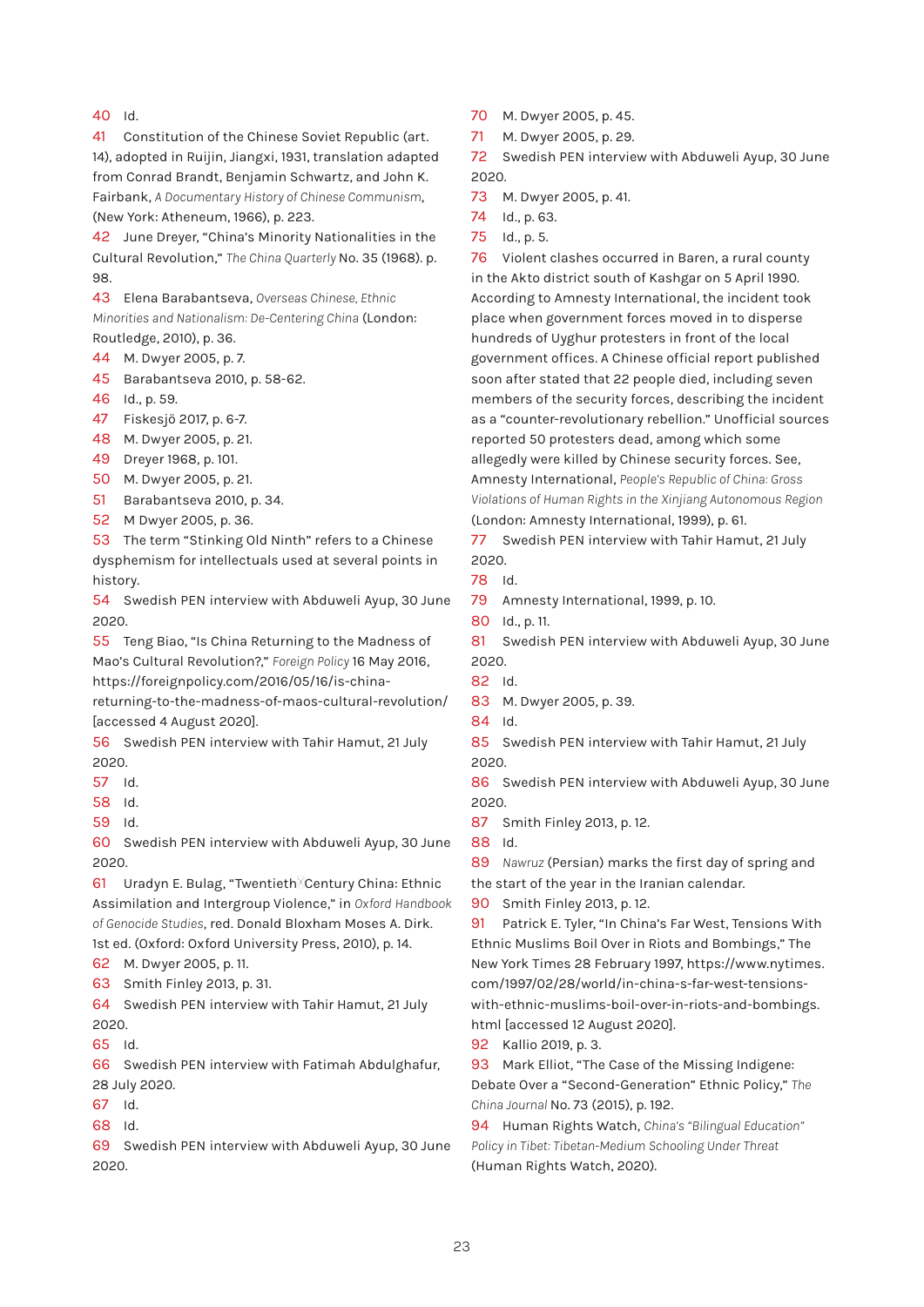95 Ondřej Klimeš, "Advancing 'Ethnic Unity' and 'De-Extremization': Ideational Governance in Xinjiang under 'New Circumstances,'" *Journal of Chinese Political Science*  No. 23 (2018), p. 428.

96 James Leibold, "A Family Divided: The CCP's Central Ethnic Work Conference," *China Brief* Vol. 14, No. 21 (2014). 97 Rian Thum, "The Spatial Cleansing of Xinjiang: Mazar Desecration in Context," *Made in China Journal*  (2020).

98 Human Rights Watch, *China: Visiting Officials Occupy Homes in Muslim Region*, https://www.hrw.org/ news/2018/05/13/china-visiting-officials-occupyhomes-muslim-region?search=officials [accessed 22 August 2020].

99 Klimeš 2018, p. 419-430.

100 Swedish PEN interview with Mutallip Saydulla, 29 June 2020.

101 Swedish PEN interview with Fatimah Abdulghafur, 28 July 2020.

102 Id.

103 Id.

104 The lawyer Raphael Lemkin who initiated the United Nations Genocide Convention in 1948 fought for the inclusion of cultural aspects in its legal framework. Before its implementation, Lemkin tried to have provisions for the protections of national cultures incorporated – according to him, burning books, assaulting language, demolishing religious buildings etc. were obvious components in what is referred to as 'genocide' in the convention. However, when the vote was taken in 1948, it was decided to omit cultural aspects from the legal framework by 25 votes to 16. See, John Cooper, "The First Reading of the Convention," in *Raphael Lemkin and the Struggle for the Genocide Convention*, red. John Cooper (New York: Palgrave Macmillan, 2008), p. 151-163.

105 Austin Ramzy and Chris Buckley, "Absolutely No Mercy: Leaked Files Expose How China Organized Mass Detentions of Muslims," *The New York Times* 16 November 2019, https://www.nytimes.com/interactive/2019/11/16/ world/asia/china-xinjiang-documents.html [accessed 22 August 2020].

106 A surge of anti-government and anti-Chinese violence broke out in the year of 2014. In March a group of terrorists attacked passengers at the Kunming railway station in Yunnan, killing 29 civilians and injuring more than 140 people. Three Uyghur men were sentenced to death for the attack. In May that same year 39 people were killed when five suicide bombers attacked a street market in Urumqi. See, Jonathan Kaiman, "Chinese court death-sentence train station attacks," *The Guardian* 12 September 2014, https://www. theguardian.com/world/2014/sep/12/chinese-courtdeath-sentence-train-station-attacks [accessed 10 August 2020] and Andrew Jacobs, "Residents Try to Move On After Terrorist Attack in China," *The New York Times* 23 May 2015, https://www.nytimes.com/2014/05/24/world/ asia/residents-try-to-move-on-after-terrorist-attack-inchina.html [accessed 10 August 2020].

107 Ramzy and Buckley *The New York Times* 16 November 2019.

108 Id.

109 Id.

110 Swedish PEN interview with Fatimah Abdulghafur, 28 July 2020.

111 China's UK ambassador Liu Xiaoming told the BBC that "There is no such concentration camps in Xinjiang" and that "There is a lot of fake accusations against China" See, *BBC*, "UK accuses China of 'gross' human rights abuses against Uyghurs," https://www.bbc.com/ news/uk-politics-53463403 [accessed 15 August].

112 Forbes, The Fate Of Uighur Muslims In China: From Re-education Camps To Forced Labor, https://www. forbes.com/sites/ewelinaochab/2020/04/04/the-fateof-uighur-muslims-in-china-from-re-education-campsto-forced-labor/#5154dddf2f73 [accessed 15 August 2020].

113 Rachel Harris, "Repression and Quiet Resistance in Xinjiang," *Current History* (2019), p. 278.

114 Swedish PEN interview with Fatimah Abdulghafur, 28 July 2020.

115 Harris 2019, p. 281.

116 Swedish PEN interview with Tahir Hamut, 21 July 2020.

117 Chinese State Councillor and Foreign Minister Wang Yi said in January 2020 that since the system of mass detentions was put in place in 2017, Xinjiang has been free from violent terrorist incidents. See, Xinhuanet, *China contributes to global anti-terror cause with deradicalization efforts in Xinjiang: FM*, http://www. xinhuanet.com/english/2020-01/09/c\_138689043.htm [accessed 5 August 2020].

118 CNN, *Watched, judged, detained,* https://edition.cnn. com/interactive/2020/02/asia/xinjiang-china-karakaxdocument-intl-hnk/ [accessed 13 August].

119 Swedish PEN interview with Tahir Hamut, 21 July 2020.

120 Id.

121 Id.

122 Uyghur Human Rights Project (UHRP), 435 *Intellectuals Detained and Disappeared in the Uyghur Homeland* (Washington: Uyghur Human Rights Project, 2019).

123 PEN International, *Case List* (London: PEN International, 2019), p. 61-65.

124 Radio Free Asia, *Authorities Detain Senior Editors of Uyghur Publishing House Over 'Problematic'*